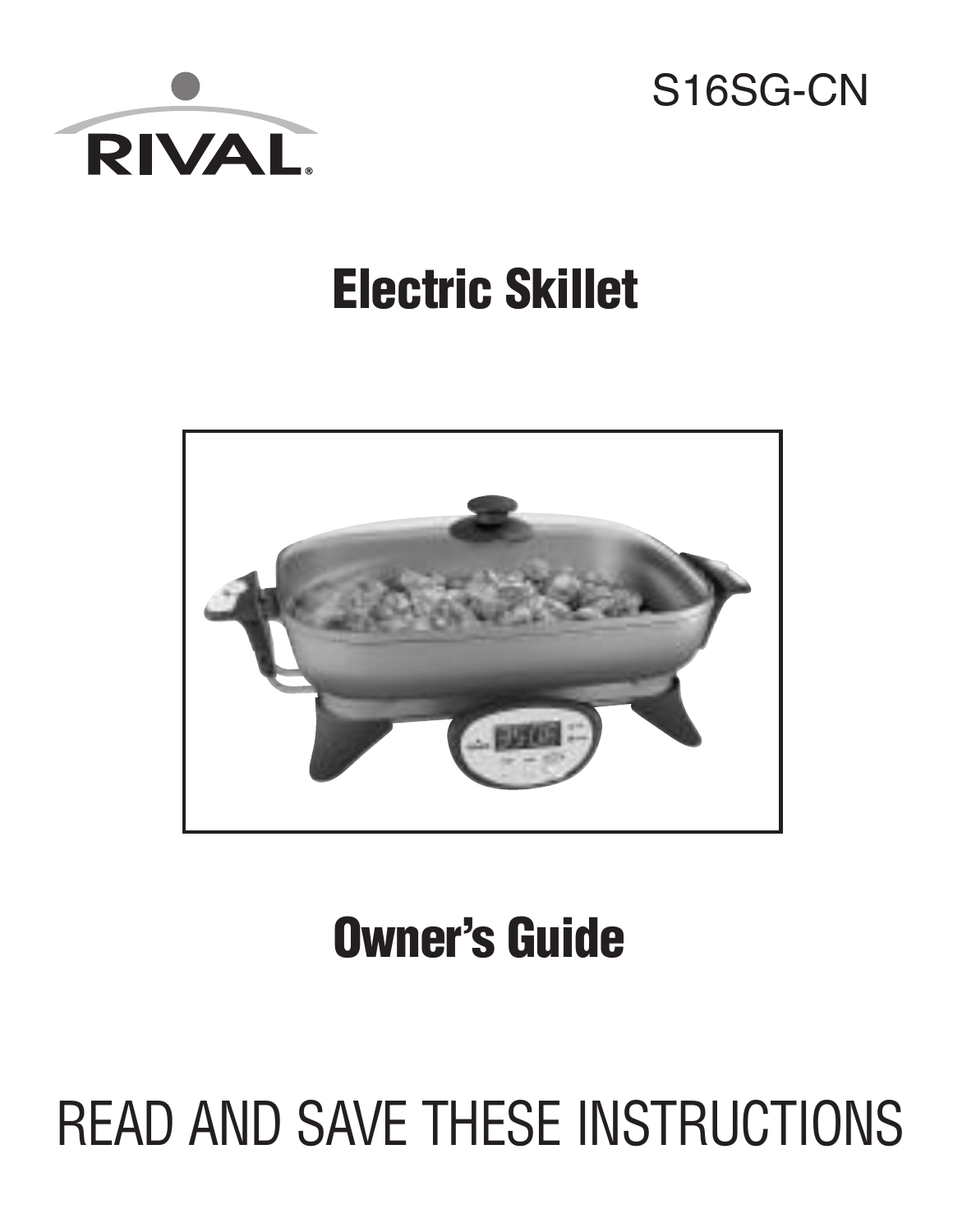# **IMPORTANT SAFEGUARDS**

#### **When using electrical appliances, basic safety precautions should always be followed, including the following:**

- 1. Read all instructions before using.
- 2. Do not touch hot surfaces. Use handles or knobs.
- 3. To protect against electrical shock, do not immerse HEATING BASE and cord in water or other liquids.
- 4. Close supervision is necessary when any appliance is used near children. This appliance is not to be used by children.
- 5. Unplug from outlet when not in use and before cleaning. Allow to cool before putting on or taking off parts, and before cleaning the appliance.
- 6. Do not operate any appliance with a damaged cord or plug or after the appliance malfunctions or has been damaged in any manner. Call Customer Service (see warranty) to return for examination, repair, or adjustment.
- 7. The use of accessory attachments not recommended by manufacturer may cause injuries.
- 8. Do not use outdoors.
- 9. Do not let cord hang over edge of table or counter, or touch heated surfaces.
- 10. Do not place the assembled appliance or SKILLET PAN on or near a hot gas or electric burner. Do not place the assembled appliance in a heated oven. However, the SKILLET PAN without the LID can be removed from the HEATING BASE and placed in the oven.
- 11. Extreme caution must be used when moving appliance containing hot oil or other hot liquids.
- 12.Do not operate the skillet unless fully assembled. Place SKILLET PAN on HEATING BASE first, then plug cord into wall outlet.
- 13.Do not use appliance for other than intended use.
- 14.To disconnect and prior to removing SKILLET PAN from HEATING BASE, press POWER BUTTON to shut-off skillet and remove plug from wall outlet.
- 15. Steam escaping from under the LID or the STEAM VENT is hot. Use caution when removing the LID.
- 16.Oven mitts are required when removing a hot LID or SKILLET PAN or to remove cooked food from the SKILLET PAN.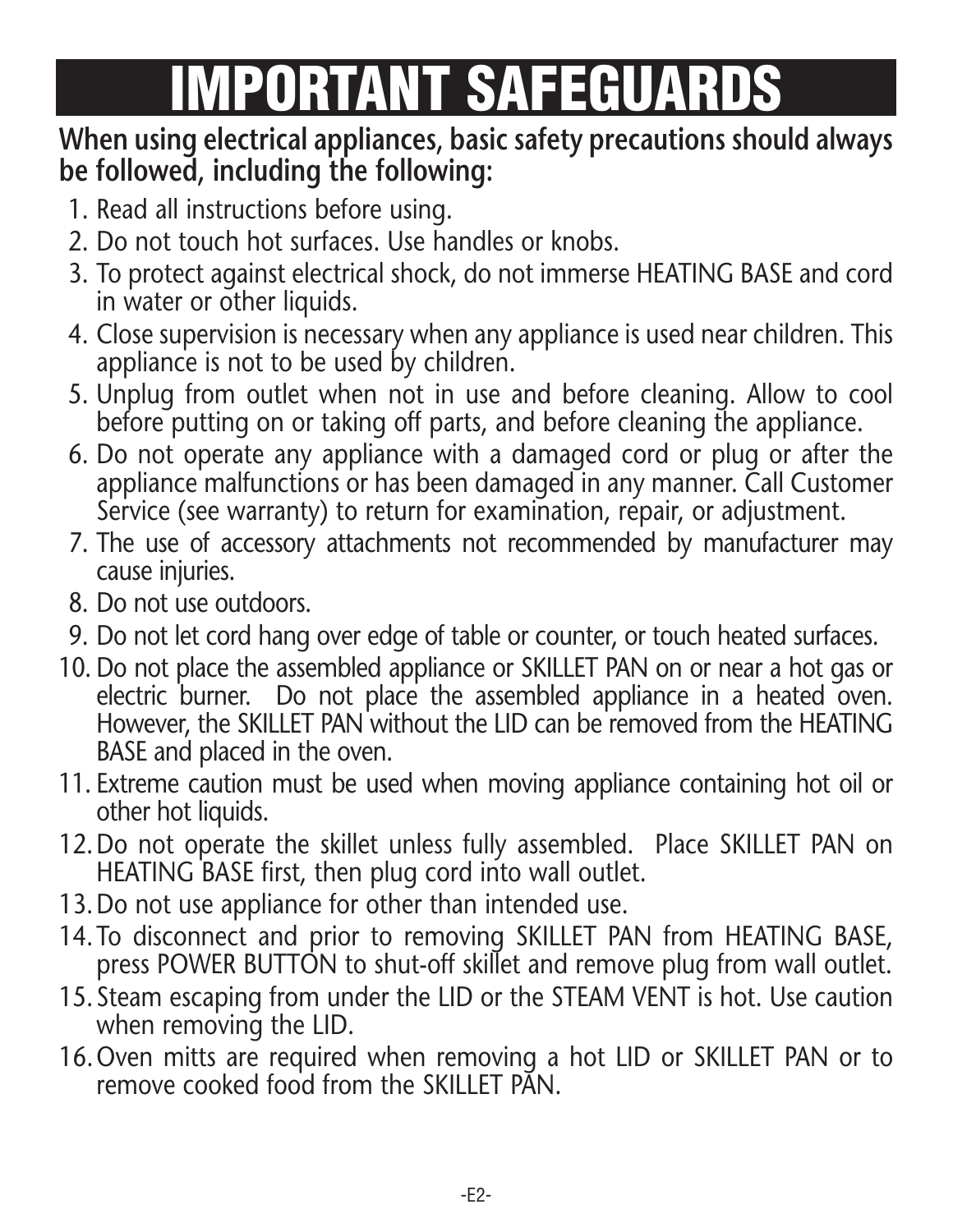# **SAVE THESE INSTRUCTIONS**

This appliance is for HOUSEHOLD USE ONLY.

No user-serviceable parts inside. Do not attempt to service this product.

A short power-supply cord is provided to reduce the hazards resulting from entanglement or tripping over a longer cord. **AN EXTENSION CORD MAY BE USED WITH CARE; HOWEVER, THE MARKEDELECTRICAL RATING SHOULD BE AT LEAST AS GREAT AS THE ELECTRICALRATING OF THE SKILLET.**

The extension cord should not be allowed to drape over the counter or tabletop where it can be pulled on by children or unintentionally tripped over.

### **POLARIZED PLUG**

This appliance has a polarized plug (one blade is wider than the other). To reduce the risk of electric shock, this plug will fit into a polarized outlet only one way. If the plug does not fit fully into the outlet, reverse the plug. If it still does not fit, contact a qualified electrician. Do not attempt to modify the plug in any way. If the plug fits loosely into the AC outlet or if the AC outlet feels warm do not use that outlet.

**CAUTION:** Some countertops are more sensitive to heat, use care not to place SKILLET or SKILLET PAN on surfaces where heat may cause damage.

**ELECTRIC POWER:** If electric circuit is overloaded with other appliances, skillet may not operate properly. Skillet must be operated on a separate circuit from other operating appliances.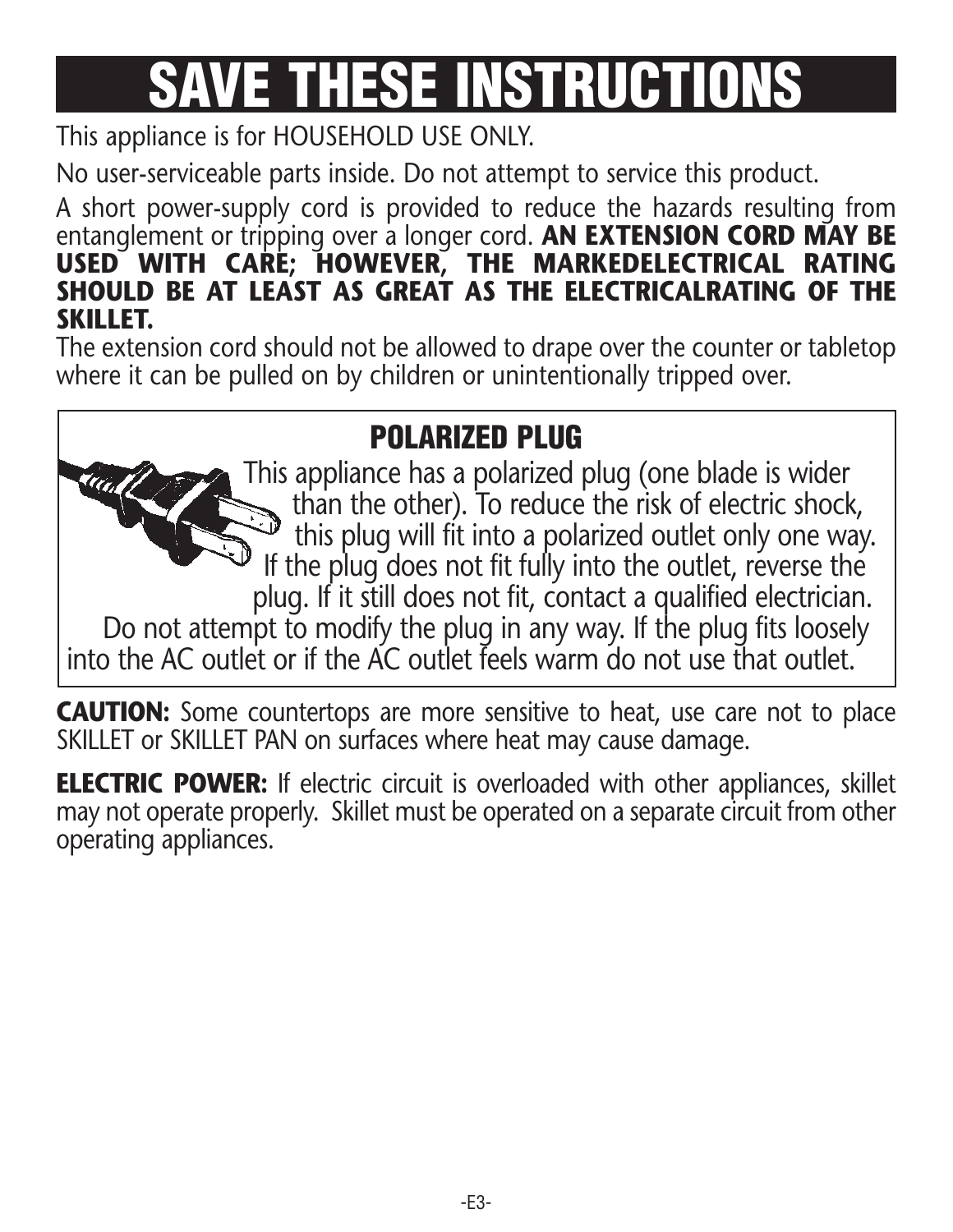

### **HOW TO USE YOUR ELECTRIC SKILLET**

Before use, wash the SKILLET PAN and LID in warm soapy water or in the dishwasher and dry completely.

**CAUTION:** Do not immerse HEATING BASE in water or other liquids.

- 1. Set the skillet on a flat, dry, heat resistant surface.
- 2. Make sure that the SKILLET PAN is sitting securely on the HEATING BASE. If the SKILLET PAN is not secure on the HEATING BASE, the product may not function properly. Make sure that the locking handles are locked securely to the SKILLET PAN HANDLES.
- 3. Plug skillet into standard 120 V AC outlet. Press POWER BUTTON. The display will show 350°F/180°C.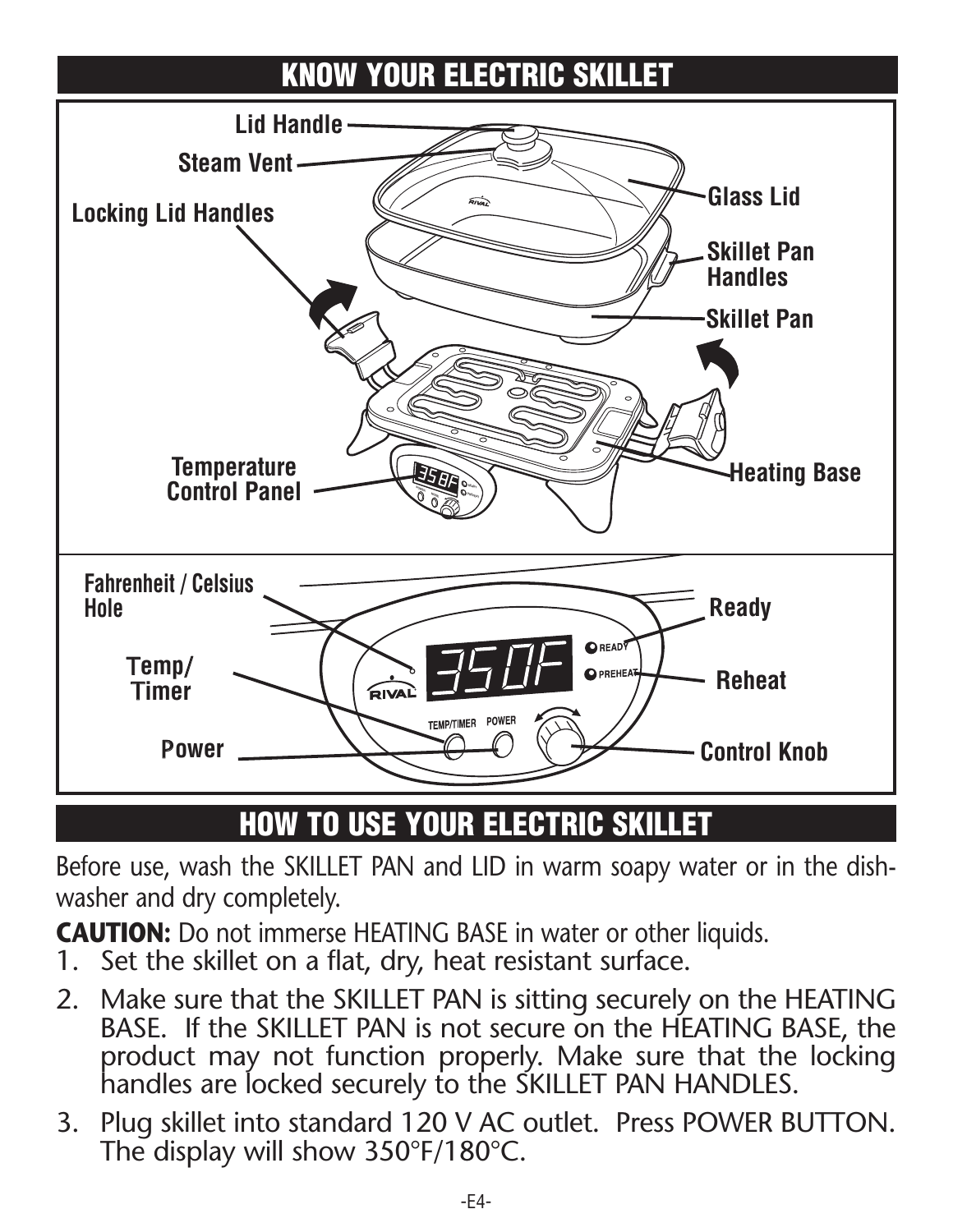### **HOW TO USE YOUR ELECTRIC SKILLET (CONT.)**

- 4.To change the temperature, turn CONTROL KNOB to desired setting. Turning the CONTROL KNOB clockwise will increase the temperature. Turning the CONTROL KNOB counter-clockwise will decrease the temperature. Temperature can be adjusted from 150°F/70°C - 425°F/220°C in 25° increments.
- 5.As the skillet heats up, the display will show the actual temperature of the skillet as it climbs to reach the set temperature.
- 6.When the desired temperature has been reached, the PREHEAT LIGHT will turn off, the READY LIGHT will turn on and the skillet will beep three times.

**NOTE:** If you adjust the temperature during cooking, the PREHEAT LIGHT will turn on. When the new temperature is reached, the PREHEAT LIGHT will turn off and the READY LIGHT will turn on again and the unit will beep three times.

- 7.Your skillet is equipped with a digital countdown timer. To switch the display into timer mode, press the TEMP/TIMER button once. The display will show 00:00 as the default countdown time.
- 8.Turn the CONTROL KNOB clockwise to select the desired time. Turning the CONTROL KNOB counterclockwise will decrease the time. The timer can be adjusted from zero to sixty minutes in 1 minute increments.
- 9.The countdown timer will start counting down 3 seconds after the timer has been set. The timer will count down in one second increments.
- 10. When the timer counts down to 00:00, the unit will beep three You may adjust the countdown timer during cooking in 1 minute increments. For example, if the timer reads 23:24 and you turn the CONTROL KNOB one click clockwise, it will move up to 24:00. It will decrease in 1 minute intervals if you turn the knob counter-clockwise.
- 11. When the TIMER is used, the TIMER will be the default display. If you wish to switch back to the temperature display, press the TEMP/TIMER button once. To switch back to the timer display, press the TEMP/TIMER button again.
- 12. To change the temperature scale from Fahrenheit and Celsius, simply insert a pen or paper clip in the hole located on the upper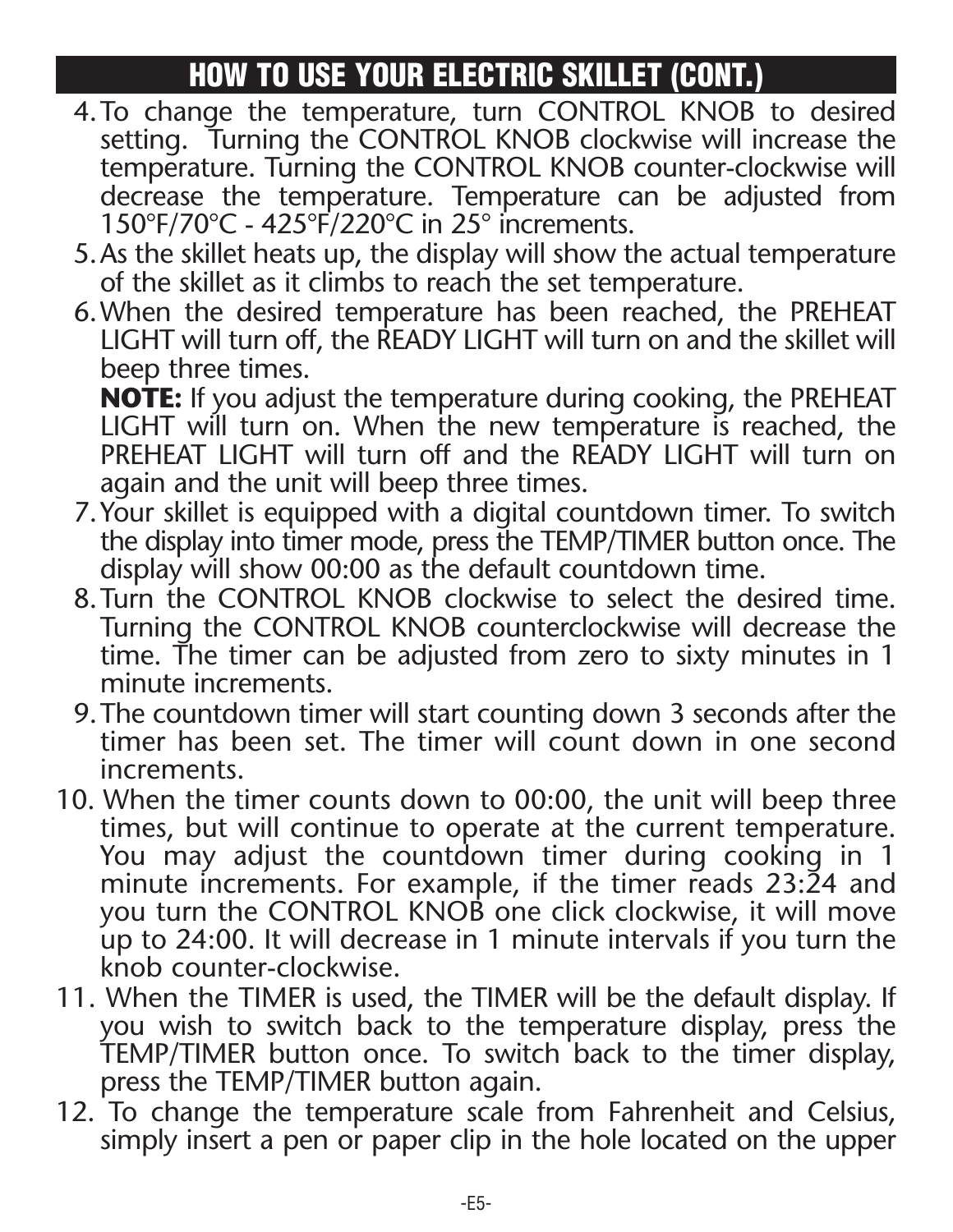### **HOW TO USE YOUR ELECTRIC SKILLET (CONT.)**

left of the control panel and press the button once. To change back to Fahrenheit, press the button once.

13. The steam vent allows steam to escape while cooking with the LID in place.

**CAUTION:** Escaping steam is HOT! Be careful when removing or lifting LID. Oven mitts are required when handling the LID and SKII I FT PAN.

14. The SKILLET PAN can be removed from the HEATING BASE and placed in the oven for baking or roasting. The LID must be removed when using the SKILLET PAN in the oven.



15. The SKILLET PAN can be used as a serving piece. When placing the SKILLET PAN on a countertop, kitchen table or other surface, place a hot plate or trivet that measures at least 3/8" high under the pan to prevent burning or discoloration<br>of the surface.

#### **HOW TO CLEAN YOUR SKILLET**

#### **CAUTION:** Skillet is hot: handle carefully.

- 1. When cooking is complete, press the Power button to shut off the skillet. Unplug the cord from the outlet and allow unit to cool before cleaning.
- 2. The skillet pan and lid can be washed in the dishwasher or in warm soapy water with a soft cloth. CAUTION: The HEATING BASE is not immersible.
- 3. With a damp cloth, clean the HEATING BASE and CONTROL PANEL.

### **HELPFUL HINTS**

- Before using the skillet for the first time, lightly brush cooking surface with vegetable oil. Heat, uncovered, to 300°F/150°C. Turn "OFF" and cool completely. Wipe away excess oil.<br>• Use only nylon or heat-proof plastic cooking utensils. Metal utensils
- may scratch the non-stick surface.
- This skillet is not designed to deep fry. To pan-fry, do not use more than 1 cup of oil. Select a vegetable oil or peanut oil for frying, Butter and olive oil should only be used to sauté foods on a lower temperature setting.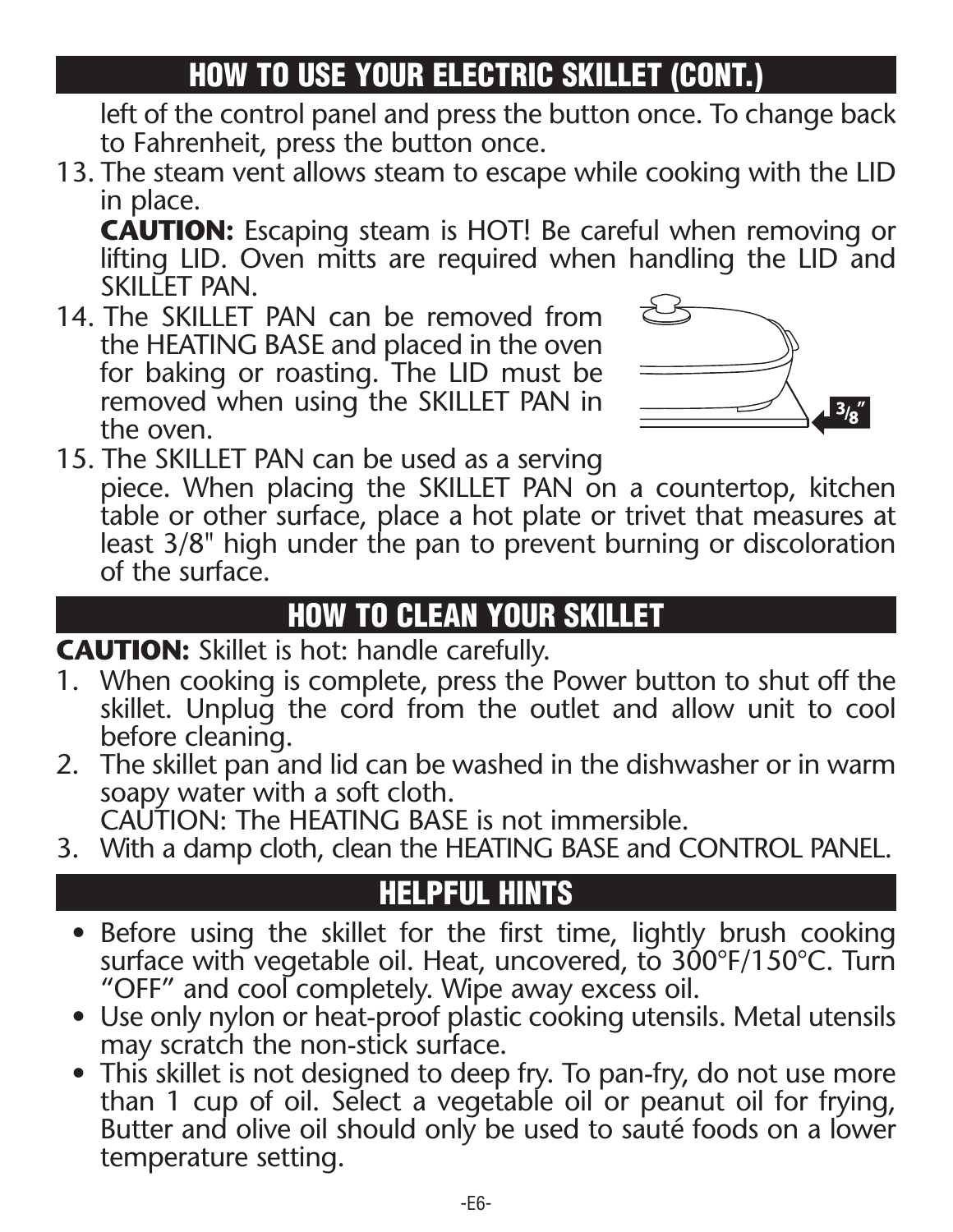### **TEMPERATURE GUIDE**

| <b>FOOD</b>                      | <b>AMOUNT</b>   | <b>TIME/DIRECTIONS</b>                                                                                                                                          | <b>SKILLET TEMP.</b>          |
|----------------------------------|-----------------|-----------------------------------------------------------------------------------------------------------------------------------------------------------------|-------------------------------|
| <b>BURGERS</b>                   | 1/4 lb patties. | 5 to 9 minutes/per side (med.)                                                                                                                                  | 350°F - 400°F(180°C-200°C)    |
| <b>STEAK</b>                     |                 | 1" thick, boneless 9 to 12 minutes/per side                                                                                                                     | 350°F - 400°F(180°C-200°C)    |
| <b>CHICKEN</b>                   |                 | boneless breasts 6 to 7 minutes/per side                                                                                                                        | 350°F - 400°F(180°C-200°C)    |
| <b>FRENCH TOAST</b>              |                 | 3 to 5 minutes/per side                                                                                                                                         | 350°F - 400°F(180°C-200°C)    |
| <b>PANCAKES</b>                  |                 | 1 to 3 minutes/per side                                                                                                                                         | 350°F - 400°F(180°C-200°C)    |
| <b>EGGS</b><br>Fried             |                 | 2 to 3 minutes/first side<br>1 to 2 minutes/second side<br>Melt 1 to 2 tsp. butter or<br>margarine in skillet                                                   | 300°F/150°C                   |
| Poached                          | 1 to 6 eggs     | 2 to 3 minutes                                                                                                                                                  | 250°F/120°C or<br>300°F/150°C |
|                                  |                 | Pour 2 cups water and 1 tsp.<br>cider vinegar in skillet. Heat to<br>boiling. Break each egg<br>into a bowl; slip into water.<br>Cover and cook 2 to 3 minutes. |                               |
| Scrambled                        |                 | 3 to 4 minutes<br>Melt 1 to 2 tbs.<br>butter or margarine in skillet.<br>Add eggs, cook, stir gently,<br>until set and cooked.                                  | 300°F/150°C                   |
| <b>BACON</b>                     |                 | 5 minutes/first side<br>1 to 3 minutes/second side                                                                                                              | 350°F - 400°F(180°C-200°C)    |
| <b>SAUSAGE LINKS</b>             |                 | 8 to 10 minutes                                                                                                                                                 | 350°F - 400°F(180°C-200°C)    |
| <b>SAUSAGE</b><br><b>PATTIES</b> |                 | 6 minutes/first side<br>5 to 6 minutes/second side                                                                                                              | 350°F - 400°F(180°C-200°C)    |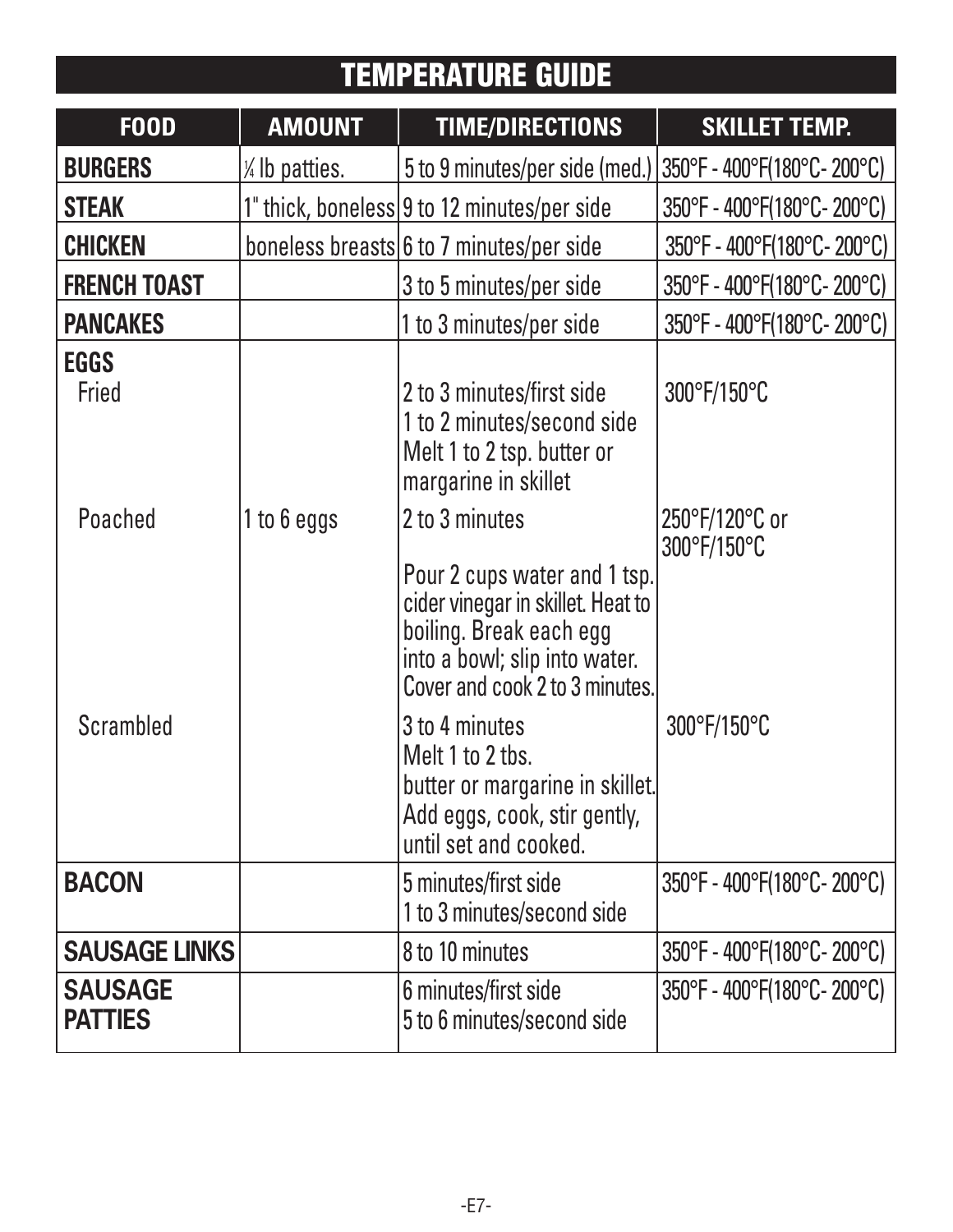### **RECOMMENDED INTERNAL TEMPERATURE FOR MEAT**

| <b>FOOD</b>                 | <b>MININUM INTERNAL TEMPERATURE</b> |
|-----------------------------|-------------------------------------|
| <b>STEAK</b>                | 145°F / 60 °C (medium rare)         |
|                             | 160°F / 70 °C (medium)              |
|                             | 170°F / 80 °C ( well done)          |
| <b>BURGERS(Ground Beef)</b> | 160°F/70 °C                         |
| <b>CHICKEN BREAST</b>       | 170°F/80 °C                         |
| <b>PORK CHOPS</b>           | 160°F / 70 °C (medium)              |
|                             | 170°F / 80 °C (well down)           |
| <b>HAM</b>                  | 160°F/70 °C                         |

**NOTE:** Use this guide along with an "instant-read" meat thermometer to check internal food temperature. The thermometer should penetrate the thickest part of the food.

**NOTE:** The cooking temperatures and times listed in this user manual are estimates. Adjust the cooking temperature and time slightly up or down to achieve the results you prefer.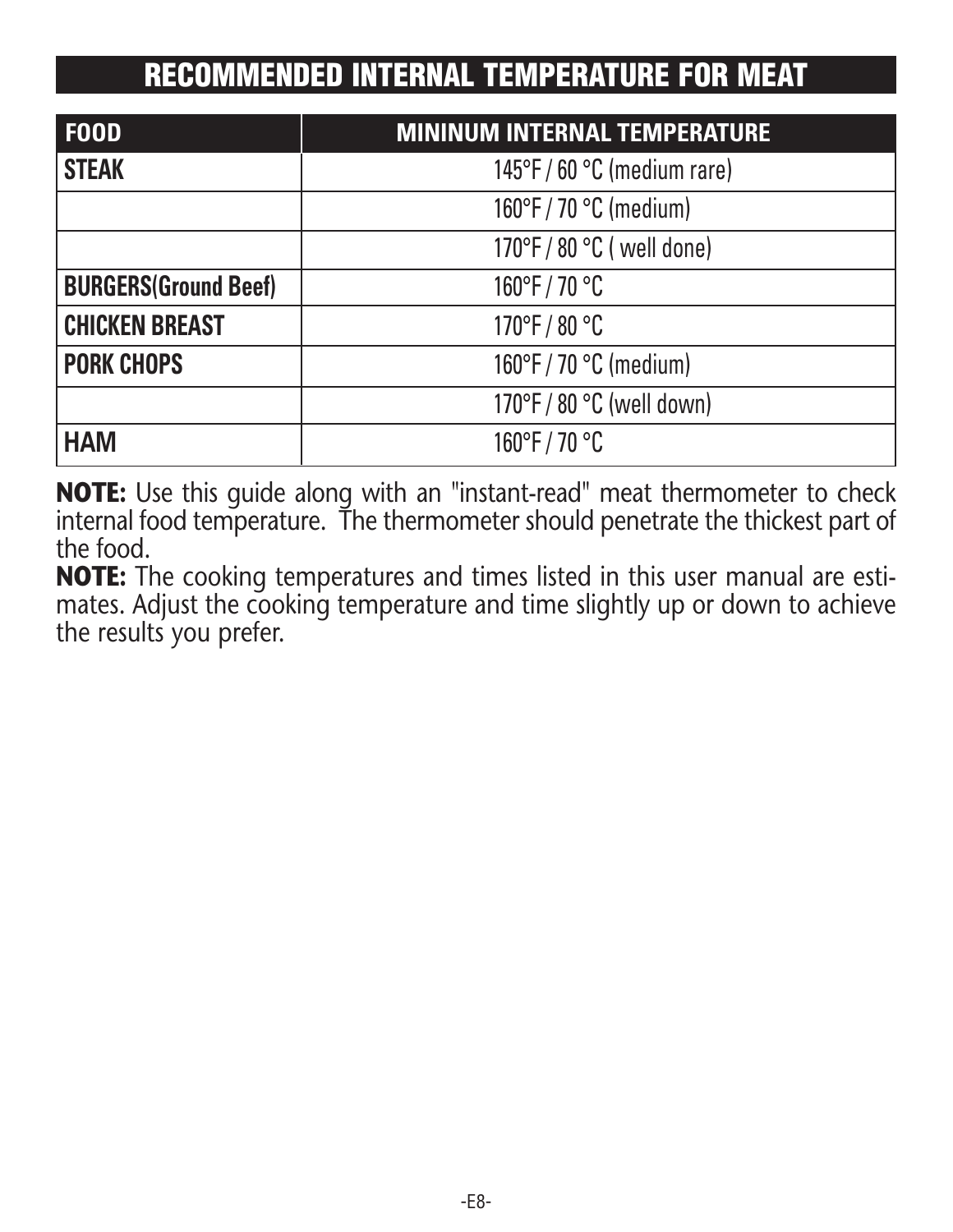#### APPLE NUT PANCAKES

2 tablespoons butter or margarine **Dash nutmeguares** Dash nutmeguares  $\frac{1}{2}$  cup plus 2 tablespoons all-purpose flour  $\frac{2}{3}$ 1<sup>1</sup>/<sub>2</sub> teaspoons sugar 1 egg 1 egg 1 egg 1 egg 1 egg 1 egg 1 egg 1 egg 1 egg 1 egg 1 egg 1 egg 1 egg 1 egg 1 egg 1 egg 1 egg 1 egg 1 egg 1 egg 1 egg 1 egg 1 egg 1 egg 1 egg 1 egg 1 egg 1 egg 1 egg 1 egg 1 egg 1 egg 1 egg 2 teaspoons baking powder 1/2 teaspoon vanilla 1 ⁄4 teaspoon cinnamon Vegetable oil

⁄3 cup milk ⁄2 cup peeled and finely chopped apple 2 tablespoons chopped pecans or walnuts

Melt butter. Set aside to cool slightly. Combine flour, sugar, baking powder, salt and spices in a small bowl. Combine melted butter and milk in mixing bowl. Add egg and beat lightly to combine. Blend in flour mixture, stirring just until combined. Fold in apple and nuts. Preheat skillet to 350°F/180°C. Brush lightly with oil. Pour about <sup>1</sup> ⁄4 cup batter for each pancake. Cook until bubbles come to the surface and the bottom is golden brown, about 2 minutes. Serve 3 warm with maple syrup for breakfast or brunch or top with ice cream, additional nuts and caramel syrup for dessert.

## CLASSIC FRENCH TOAST<br>1 egg, slightly beaten

 $%$  cup milk <sup>1/4</sup> teaspoon vanilla extract confectioner's sugar Dash nutmeg or cinnamon metal was made a Maple syrup 1 ⁄2 teaspoon vanilla

1 tablespoon butter or margarine 2 slices French bread, sliced 1-inch thick

Combine egg, milk, spice and sugar in shallow pan. Preheat skillet to 350°F/180°C . Add butter to skillet. Dip both sides of bread quickly into egg mixture then place in skillet. Cook 2 to 3 minutes per side or until bread is golden brown. Dust each piece lightly with confectioner's sugar and serve with maple syrup.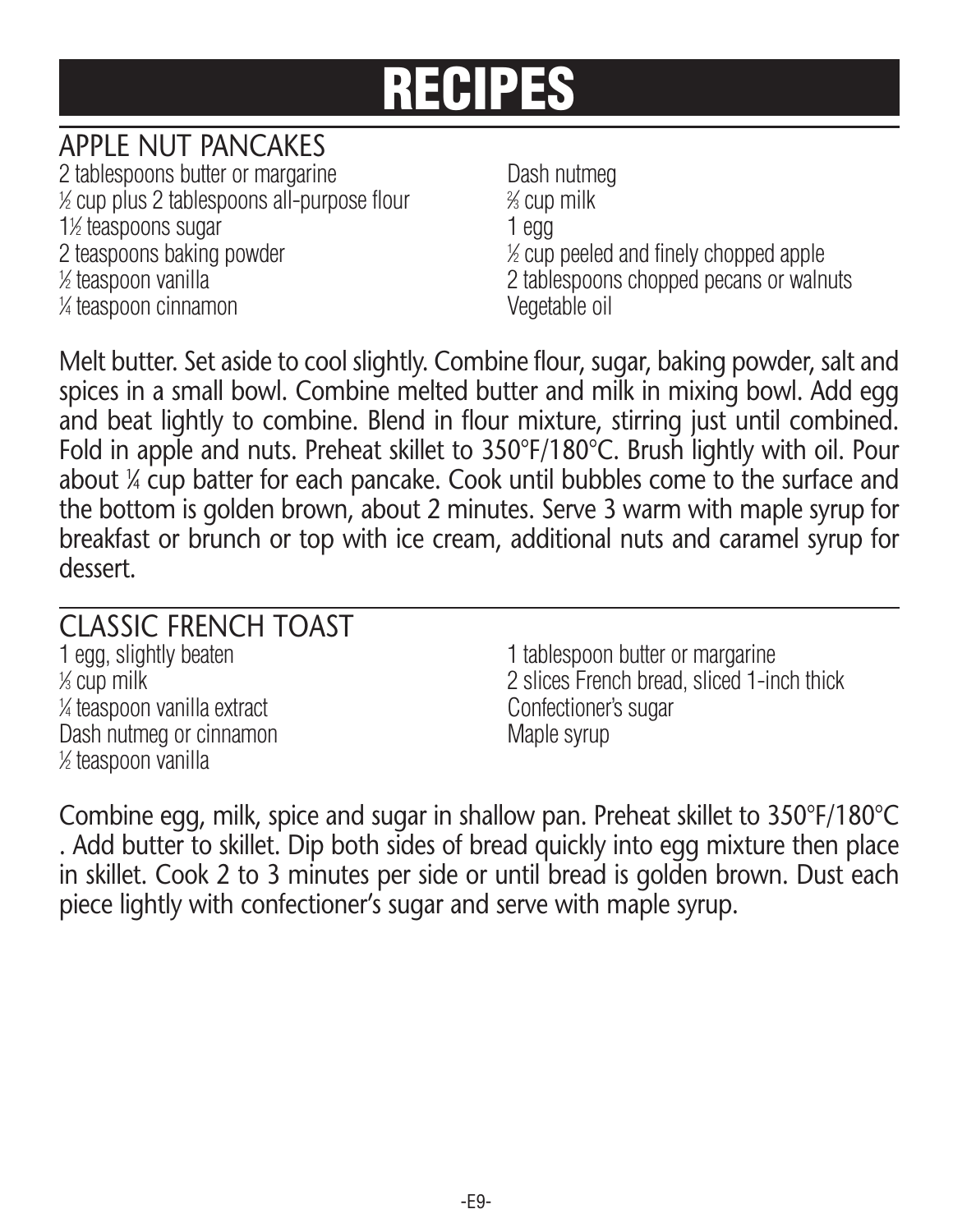#### DENVER OMELET

⁄2 cup diced, cooked ham 3 eggs 1 ⁄4 cup chopped green bell pepper 2 tablespoons water 1 ⁄4 cup sliced fresh mushrooms <sup>1</sup> 1 green onion, sliced Dash cayenne pepper 1 tablespoon butter or margarine

⁄8 teaspoon salt ⁄3 cup (1-ounce) cheddar cheese, shredded

Set skillet temperature to 300°F/150°C. Add ham, green bell pepper, mushrooms, onions and butter. Sauté 2 minutes, stirring frequently. Arrange vegetables in an even layer. Lightly beat eggs with water, salt and cayenne pepper; pour egg mixture over ham and vegetables. Cover and cook 4 minutes or until eggs are set. Sprinkle with cheese, cover and cook additional 2 minutes. To serve, slice omelet in half then gently fold each part in half. Lift omelets from skillet with a wide spatula.

#### HAM AND EGG FAVORITE

1 tablespoon butter or margarine 2 eggs  $\frac{1}{4}$  cup chopped onion 1 2 tablespoons all-purpose flour  $\frac{1}{4}$  cup milk  $\frac{3}{4}$ 

⁄2 cup chopped cooked ham ⁄2 cup chopped fresh spinach ⁄4 cup (3-ounces) Swiss cheese, shredded

Set skillet temperature to 300°F/150°C. Add butter and melt. Add onions and sauté until onions are tender, about 2 minutes, remove onion from skillet and set aside. Combine flour, milk and eggs; beat lightly to blend. Pour egg mixture into pan. Cover and cook 2 minutes. Arrange ham, spinach and cooked onions evenly over eggs. Sprinkle cheese evenly over top. Cover and cook additional 2 minutes. Gently cut into four pie-shaped wedges. Lift each wedge onto serving plate.

#### CHEESE AND BACON POTATOES

6 slices bacon <sup>1</sup> 4 large potatoes, thinly sliced with skins on 1 can (4-ounces) chopped green chilies

⁄4 cup onion, finely chopped ⁄2 cup (6-ounces) cheddar cheese, shredded

Place bacon in cold skillet. Set skillet temperature to 350°F/180°C. Fry bacon until crisp, remove and drain. Carefully remove grease, reserving 2 tablespoons bacon grease in skillet. Add potatoes to skillet; cover and cook 10 minutes. Turn potatoes and cook an additional 5 minutes. Crumble bacon and combine with green chilies and onion. Sprinkle over potatoes. Top with cheese; cover and cook 5 more minutes.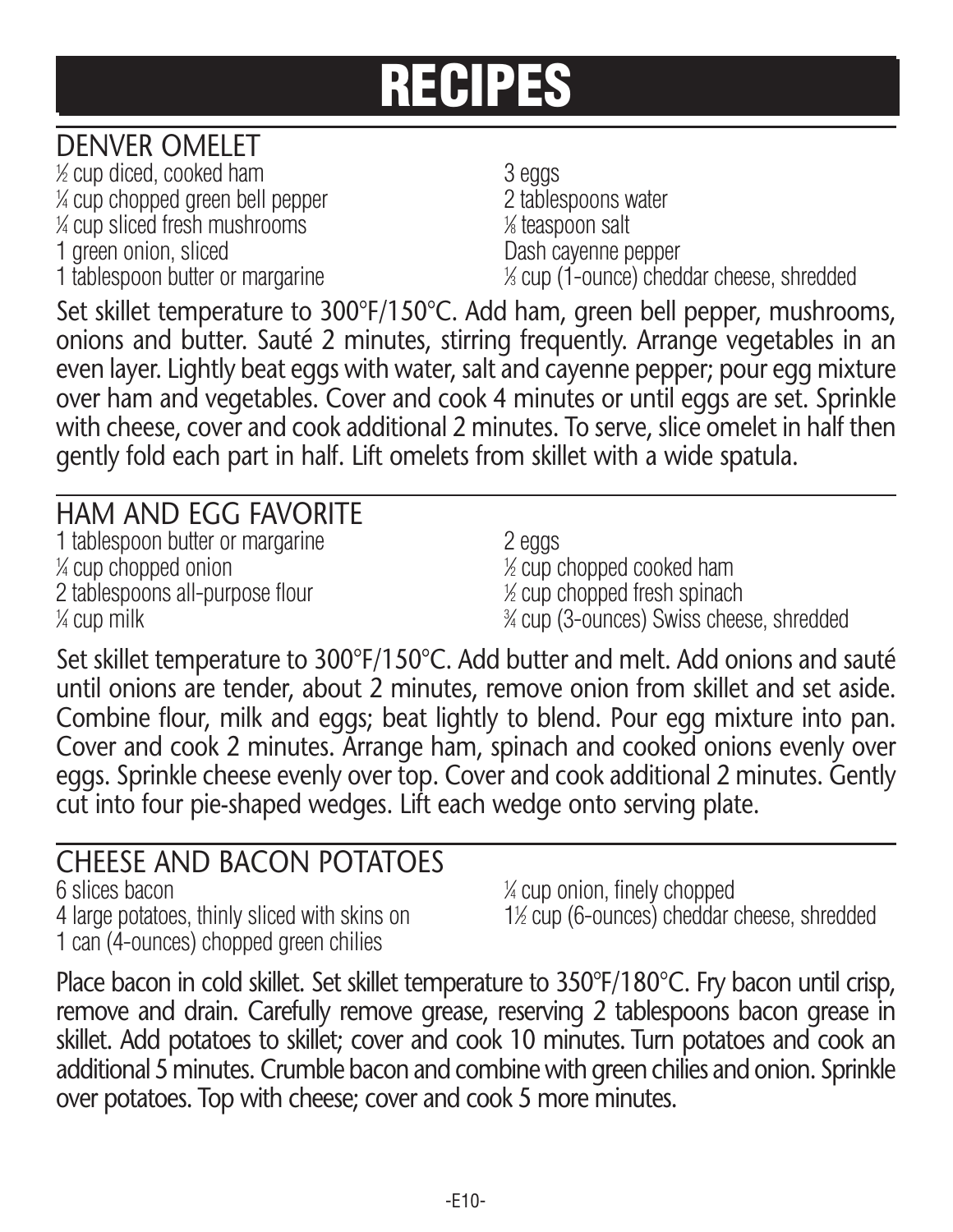## PASTA WITH PEPPERS AND CHICKEN<br>1 clove garlic, minced

- 
- 
- 1 whole boneless, skinless chicken breast. cut into  $\frac{1}{2}$ -inch x 2-inch strips  $\frac{3}{2}$
- 1 cup sliced red, green or yellow bell pepper 4-ounces linguine or fettuccine, cooked (or combination) and drained

1 ⁄2 teaspoon basil

Pinch ground red pepper 1 tablespoon olive oil Salt and ground black pepper to taste ⁄2 teaspoons cornstarch ⁄4 cup chicken broth

Set skillet temperature to 350°F/180°C. Add garlic and oil and sauté 2 minutes. Add chicken; cook and stir for 5 minutes. Stir in bell peppers and allow to cook additional 2 minutes or until vegetables are crisp tender and chicken is done. Reduce temperature to 250°F. Blend seasonings and cornstarch into chicken broth, stirring until well blended. Pour broth mixture into skillet. Heat, stirring gently, 1 minute or until mixture is hot and thickened. Serve over pasta. Makes 2 servings.

### EASY BEEF FAJITAS

Juice of 2 limes 2 tablespoons olive oil 4 flour tortillas  $\frac{1}{2}$  teaspoons ground cumin  $\frac{1}{2}$ 1/<sub>4</sub> teaspoon salt 1 clove garlic, minced and guacamole, optional % teaspoon red pepper flakes Salsa, optional Freshly ground black pepper, to taste Sour cream, optional 3 ⁄4-lb. top round steak, thinly sliced Chopped tomatoes, optional 1 small onion, thinly sliced

⁄2 green or red bell pepper, thinly sliced ⁄2 cup (2-ounces) monterey jack or cheddar cheese, shredded

Combine lime juice, 1 tablespoon olive oil, cumin, salt, garlic, red pepper and black pepper in bowl. Add beef and allow to stand, at room temperature, for 30 minutes. Set skillet temperature to 350°F/180°C. Add remaining 1 tablespoon olive oil, onion and pepper and stir gently. Cover and cook 1 to 2 minutes or until vegetables are tender. Remove vegetables and keep warm. Drain meat, discard marinade and place meat in skillet, Sauté meat 7 to 9 minutes or until done. Meanwhile, wrap tortillas in aluminum foil and heat in oven for 5 minutes. To assemble, spoon about <sup>1</sup> ⁄4 of meat and vegetables into center of each warmed tortilla. Sprinkle with 2 tablespoons cheese. Roll tortilla and place on serving plate. Garnish, as desired, with guacamole, salsa, sour cream and/or chopped tomatoes.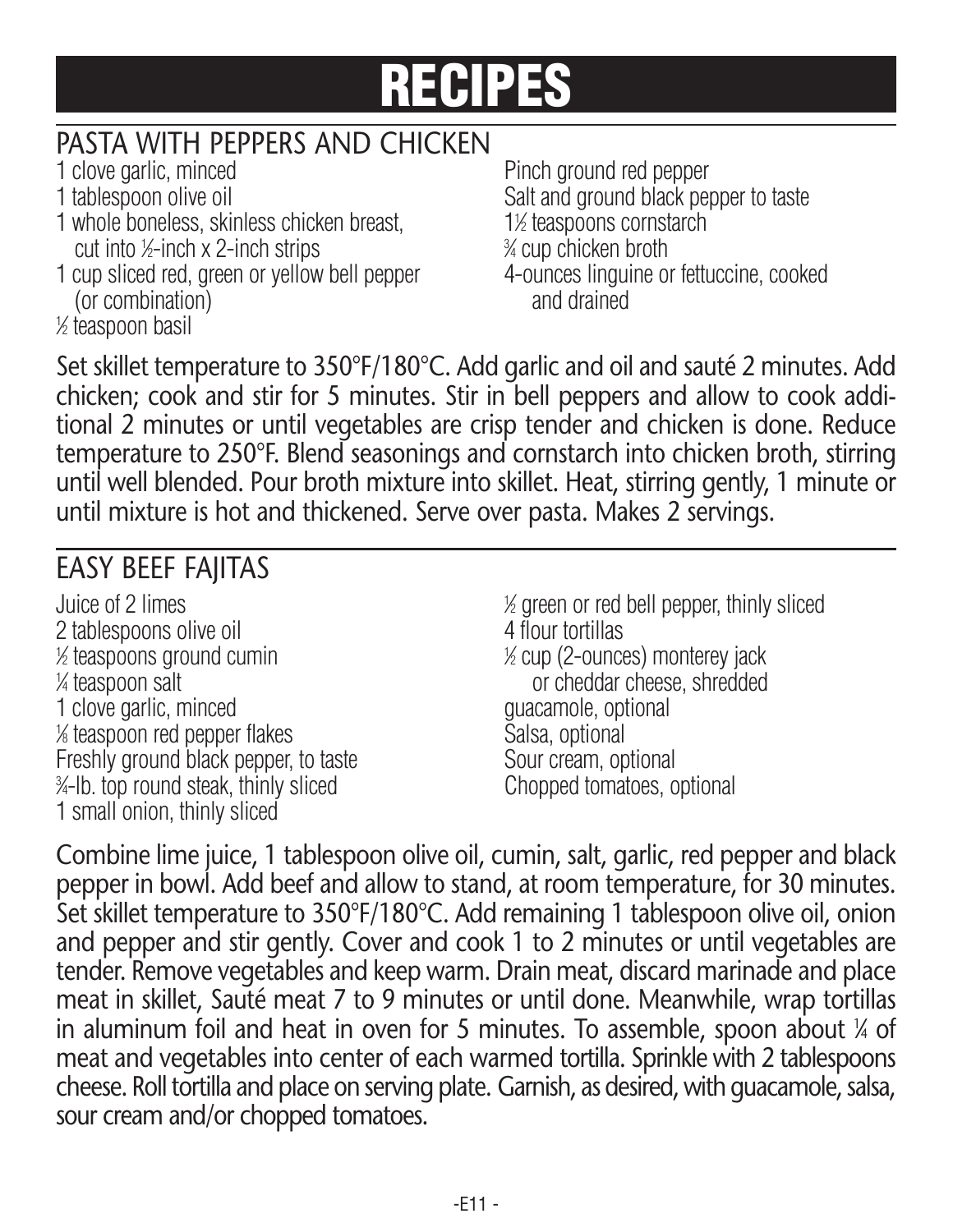#### SHRIMP AND VEGETABLE STIR-FRY

⁄4-lb. raw, shrimp, shelled and deveined 2 stalks celery, sliced 2 tablespoons dry sherry 1 cup broccoli flowerettes 2 teaspoons cornstarch <sup>1</sup> 1 teaspoon grated gingerroot 5 large fresh mushrooms, sliced

1 tablespoon vegetable oil

2 tablespoons light soy sauce 1 small sweet red bell pepper, in thin strips

⁄2 medium onion, thinly sliced

⁄2 package(3-ounces) frozen snow peas, thawed

Place cleaned shrimp in bowl. Combine soy sauce, sherry, cornstarch, and gingerroot; pour over shrimp. Preheat skillet to 400°F/200°C. Add oil to skillet. Stir-fry celery, red bell pepper, broccoli and onions for 2 minutes. Add shrimp with marinade and stir-fry additional 2 minutes or until shrimp turn pink. Add mushrooms and snow peas. Stir-fry until heated through.

| PORK CHOPS WITH SPANISH RICE                     |                                         |
|--------------------------------------------------|-----------------------------------------|
| 2 to 4 center cut pork chops, about ½-inch thick | 1/ <sub>2</sub> cup raw long grain rice |
| % cup chopped onion                              | ½ teaspoon chili powder                 |
| X cup chopped green bell pepper                  | 1 can (14½-ounces) whole tomatoes       |

Set skillet temperature to 350°F/180°C. Add chops and cook on first side 5 minutes. Turn chops; add onion and green bell pepper. Cook, stirring vegetables occasionally, 2 minutes. Reduce temperature to 175°F/80°F. Add rice, chili powder and tomatoes and stir to blend into vegetables. Cover and cook 25 to 30 minutes, stirring occasionally.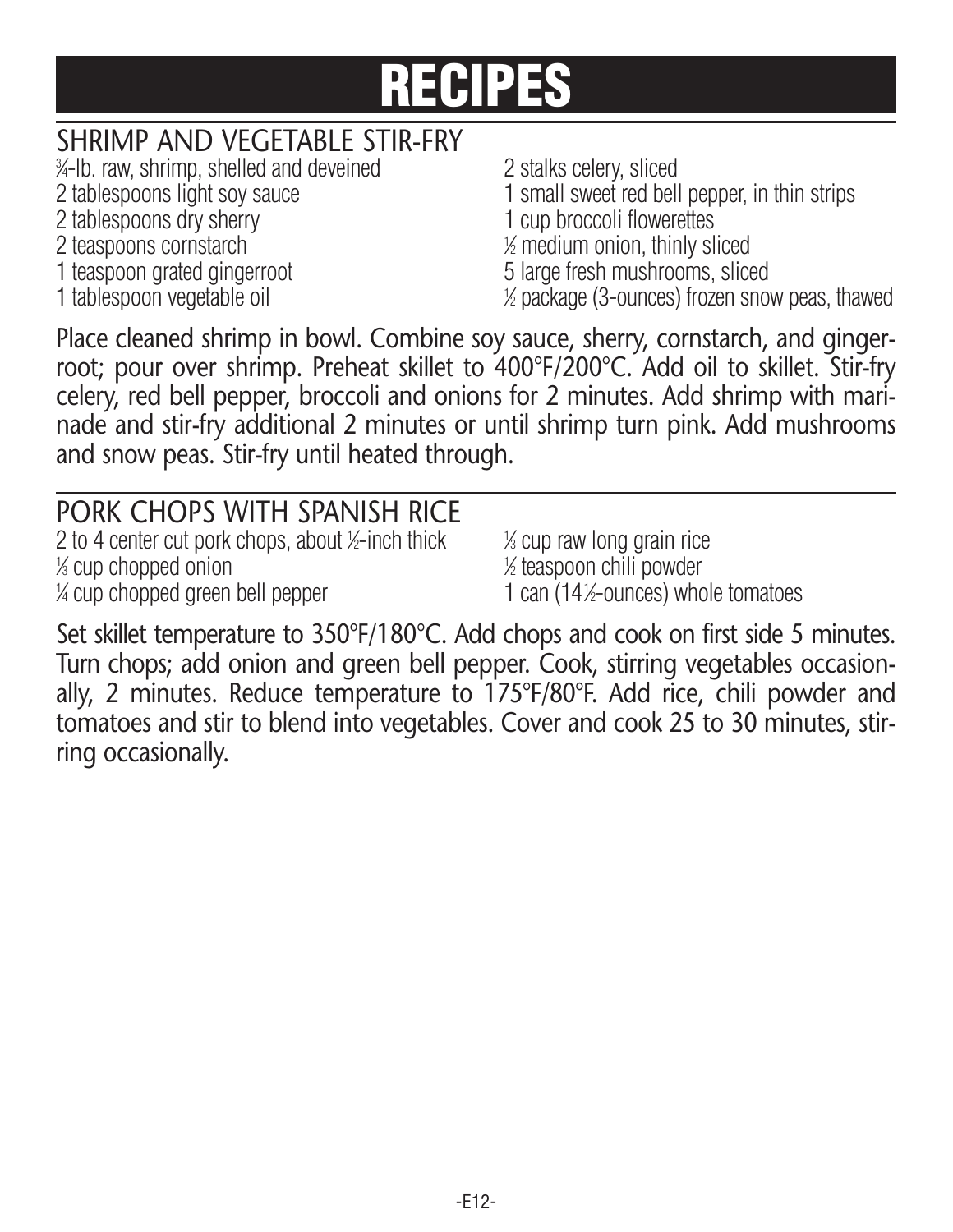## FISH FILLETS WITH LEMON DILL SAUCE<br>1/4-lb. fresh mushrooms. sliced<br>1 tablespoon lemon juice

1/<sub>4</sub>-lb. fresh mushrooms, sliced 2 green onions, sliced 2 tablespoons butter or margarine 11 /2 teaspoons all-purpose flour Dash ground black pepper  $1/4$  cup milk 2 tablespoons water (about 8-ounces each) 1 tablespoon white wine

1/<sub>3</sub> teaspoon dill weed /4 teaspoon salt 1 to 2 orange roughy or other firm fish fillets.  $\frac{1}{4}$  cup cream, optional

Set skillet temperature to 300°F/150°C . Add mushrooms, onions and butter. Sauté, stirring frequently, 2 minutes. Add flour; cook, stirring constantly, 1 minutes. Combine milk and water.

Reduce temperature to 175°F/80°F. Add milk mixture to skillet and cook, stirring constantly, 1 minute. Blend in wine, lemon juice and seasonings. Arrange fish fillets in sauce, spooning sauce over fish. Cover and cook 8 to 10 minutes or until fish flakes easily with a fork. Lift fish from sauce with a wide spatula.

If not using cream, spoon sauce over fish and serve. If desired, remove fish from serving platter and keep warm. Blend cream into sauce in skillet. Heat uncovered 1 to 2 minutes. Spoon sauce over fish.

| <b>CHICKEN CACCIATORE</b>                                                                          |                                       |
|----------------------------------------------------------------------------------------------------|---------------------------------------|
| 2 tablespoons vegetable oil                                                                        | % cup chopped green bell pepper       |
| 3 to 4 pieces chicken (thighs, legs, of halved breasts) 1 can (4-ounces) sliced mushrooms, drained |                                       |
| % cup chopped onion                                                                                | 1 bay leaf                            |
| 1 clove garlic, minced                                                                             | 1 teaspoon Italian seasoning          |
| 1 can (14½-ounces) peeled, diced tomatoes                                                          | Salt and ground black pepper to taste |
|                                                                                                    | Hot cooked spaghetti or other pasta   |

Set skillet temperature to 350°F/180°C. Add oil. Arrange chicken pieces, skin sidedown in skillet. Cook chicken until well browned on first side, about 5 minutes. Turn chicken. Add onion and garlic around chicken. Cook 3 minutes, or until onion is cooked, but not brown. Reduce temperature to 175°F/80°F. Add remaining ingredients, except spaghetti. Cover and cook 30 to 40 minutes, or until chicken is cooked. Stir sauce and spoon over chicken occasionally. Serve chicken and sauce over spaghetti or other pasta.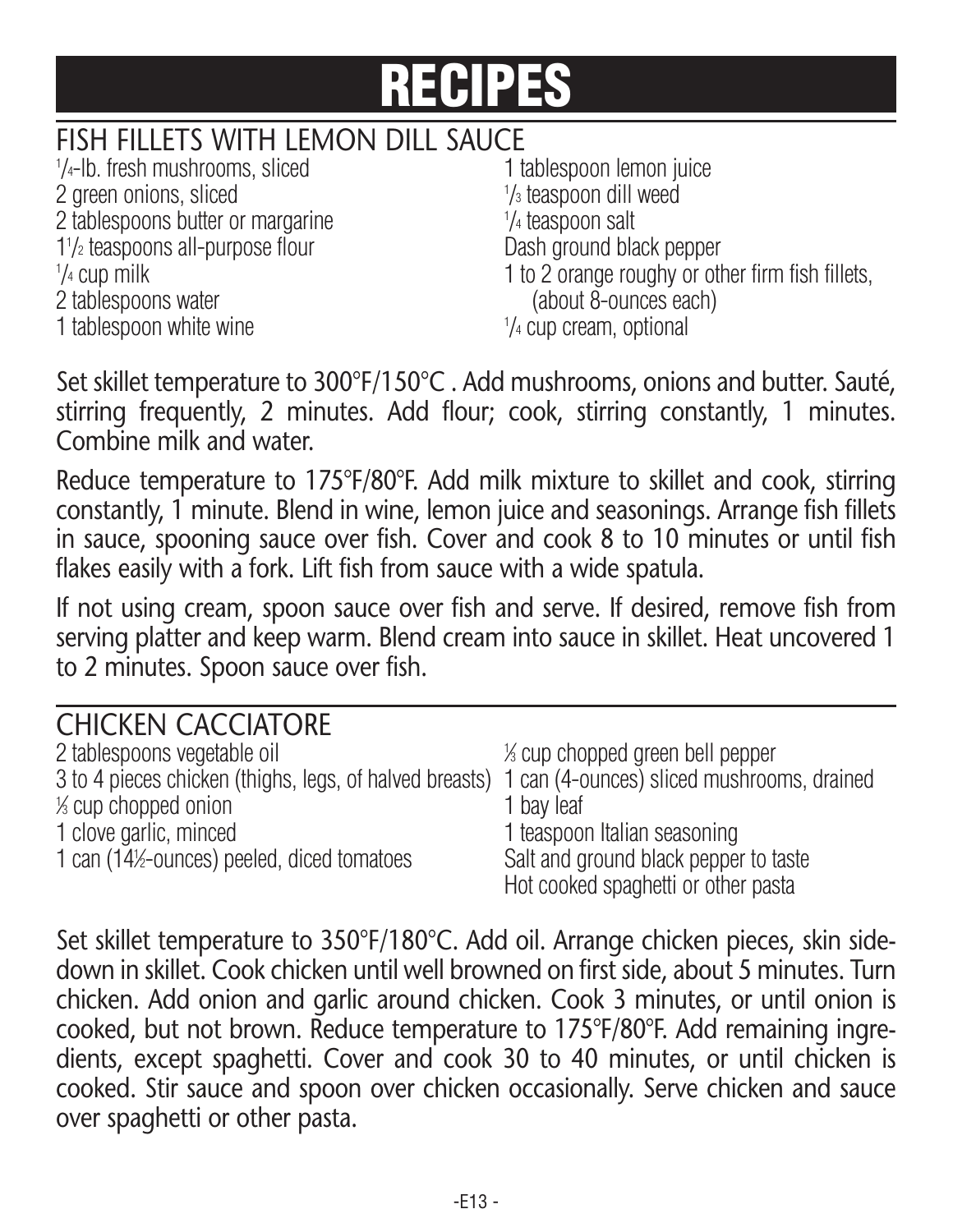### STIR-FRY REFE AND BROCCOLL

 $\frac{1}{2}$  to  $\frac{3}{4}$ -lb. top round or sirloin  $\frac{1}{2}$ 1 clove garlic, minced salt to taste 2 tablespoons soy sauce, divided  $\frac{1}{2}$  cup beef broth 1 1% teaspoons cornstarch https://www.facebooked.cooked.cooked.cooked.cooked.cooked

⁄4 teaspoon sugar Dash ground ginger 2 tablespoons sesame or peanut oil ⁄4 cup broccoli flowerettes 2 tablespoons dry sherry, divided 1 to 2 medium carrots, bias sliced ⁄2 onion, sliced in thin wedges

Slice beef into very thin slices and place in glass bowl. (Partially freeze beef for 30 to 60 minutes to make beef easier to slice.) Add garlic, ginger, 1 tablespoon soy sauce and 1 tablespoon sherry. Toss to coat. Allow beef to stand, at room temperature for 30 minutes.

Combine remaining soy sauce and sherry with broth, cornstarch, sugar and salt; set aside. Set skillet temperature to 350°F/180°F. Add oil and heat 1 minutes. Drain meat, discarding marinade and add meat to skillet. Stir fry 7 to 9 minutes or until beef is done. Remove meat and keep warm. Add vegetables. Cover and cook 3 minutes or until vegetables are crisp tender. Stir mid-way through cooking. Reduce temperature to 250°F/120°F. Blend meat into vegetables. Stir broth mixture then pour over meat and vegetables. Heat, stirring, until broth is hot and thickened. Serve over rice.

#### STEAK AU POIVRE

2 teaspoons black peppercorns or mixture 1 tablespoon butter or margarine of black, green and pink peppercorns 1 green onion, sliced 1 ⁄2 to <sup>3</sup> ⁄4-lb. boneless steak, (1 strip or sirloin steak) 3 tablespoons bourbon or beef broth 3 tablespoons water

- 
- 
- 

Place peppercorns in plastic bag. Crack peppercorns with rolling pin or mallet. Press cracked peppercorns evenly over both sides of steak. Set aside. Set skillet temperature to 300°F/150°F. Add steak and cook, 7 minutes per side for medium-rare, or until desired doneness. Remove steak from skillet and keep warm.

Add butter and green onion. Saute, stirring for 1 minute. Combine bourbon/beef broth and water; pour over green onions. Allow to cook, stirring constantly, about 2 minutes or until sauce has thickened slightly. Cut steak into serving portions. Return steak to skillet and spoon sauce over meat. Heat 1 minute. Serve steaks with sauce spooned over meat.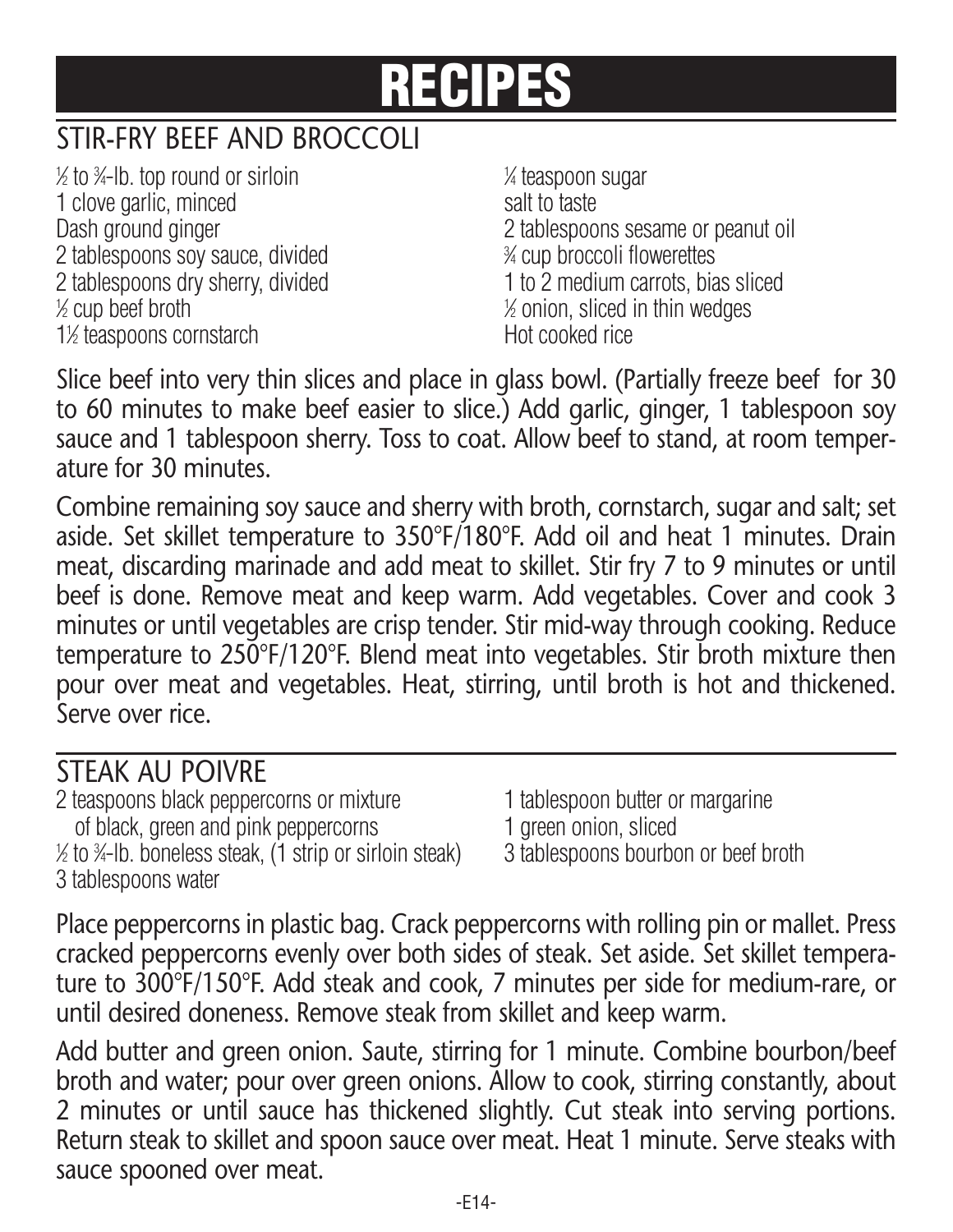### **NOTES**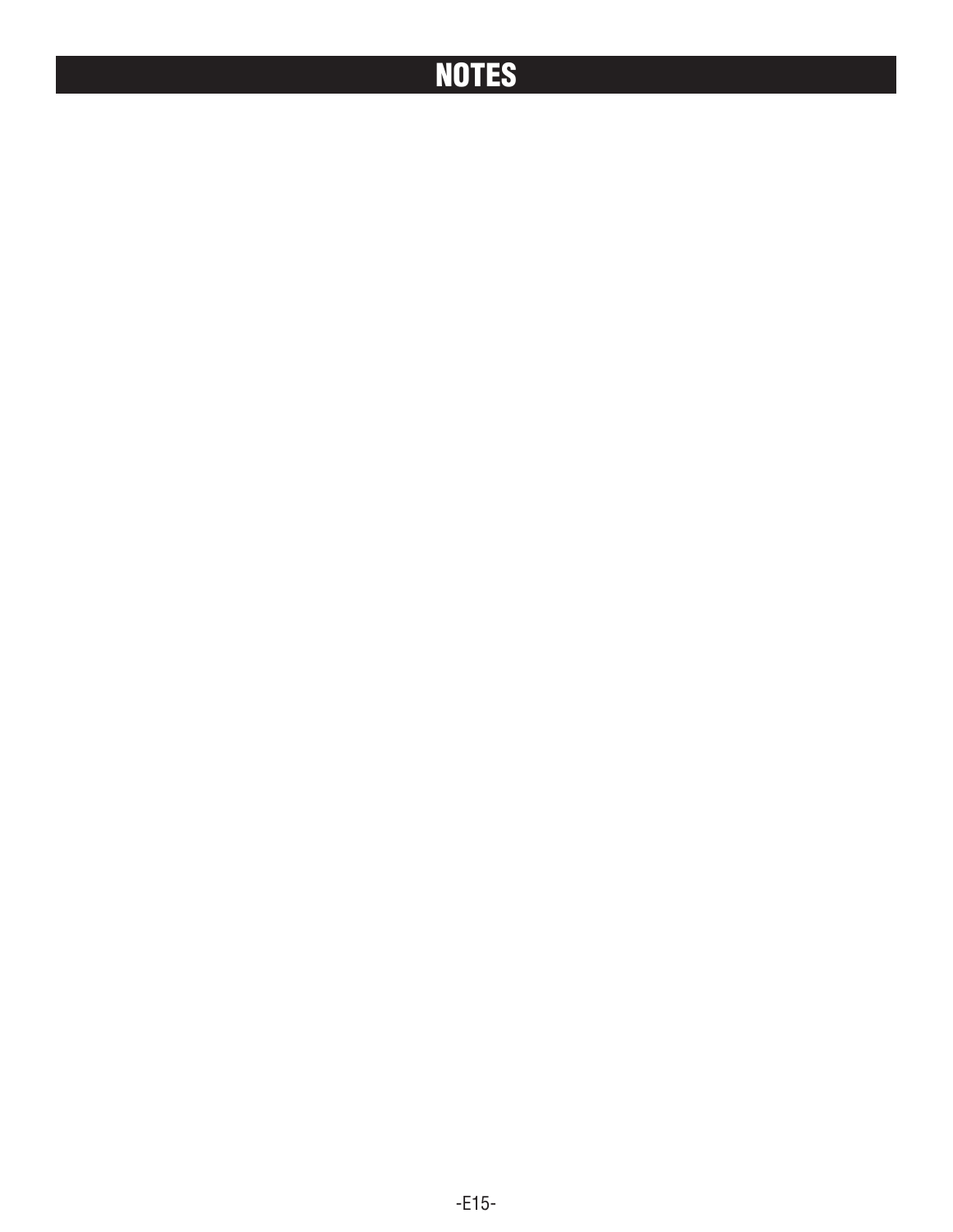### **SERVICE INSTRUCTIONS**

- 1. Do NOT attempt to repair or adjust any electrical or mechanical functions on this unit. Doing so will void the Warranty.
- 2. If you need to exchange the unit, please return it in its original carton, with a sales receipt, to the store where you purchased it. If you are returning the unit more than 30 days after the date of purchase, please see the enclosed Warranty.
- 3. If you have any questions or comments regarding this unit's operation or believe any repair is necessary, please write to our Consumer Service Department or visit our website at www.rivalproducts.com

RIVAL c/o THE HOLMES GROUP, INC. CONSUMER SERVICE DEPARTMENT 13052 JURUPA AVENUE FONTANA, CA 92337

### **ONE (1) YEAR LIMITED WARRANTY SAVE THIS WARRANTY INFORMATION**

- A. This Warranty applies only to the original purchaser of this product.
- B. This Warranty applies ONLY to repair or replacement of any supplied or manufactured parts of this product that, upon inspec tion by The Holmes Group, Inc. authorized personnel, is shown to have failed in normal use due to defects in material or work manship. The Holmes Group will determine whether to repair or replace the unit. This Warranty does not apply to installation expenses.
- C. Operating this unit under conditions other than those recommended or at voltages other than the voltage indicated on the unit, or attempting to service or modify the unit, will render this WARRANTY VOID.
- D. Unless otherwise proscribed by law, The Holmes Group shall not be liable for any personal injury, property or any incidental or consequential damage of any kind resulting from malfunctions, defects, misuse, improper installation or alteration of this product.
- E. All parts of this product are guaranteed for a period of 1 year as follows:
	- 1. Within the first 30 days from date of purchase, the store from which you purchased your product should replace this product if it is defective in material or workmanship (provided the store has in-stock replacement.) \* If you intend to assert any claim in connection with the product, please follow the instructions in paragraph F.
	- 2. Within the first twelve months from date of purchase, The Holmes Group will repair or replace the product if it is defective in material or workmanship, subject to the conditions in paragraph G.
- F. If you have any other problem or claim in connection with this product, please write to our Consumer Service Department.
- G. IMPORTANT RETURN INSTRUCTIONS. Your Warranty depends on your following these instructions if you are returning the unit to The Holmes Group, Inc.:
	- 1. Carefully pack the item in its original carton or other suitable box to avoid damage in shipping.
	- 2. Before packing your unit for return, be sure to enclose:
		- a) Your name, full address with zip code and telephone number,
		- b) A dated sales receipt or PROOF OF PURCHASE
		- c) A check for return prepaid shipping and handling, and
		- d) The model number of the unit and the problem you are having. (Enclose in an envelope and tape directly to the unit before the box is sealed.)
	- 3. The Holmes Group recommends you ship the package U.P.S ground service for tracking purposes.
	- 4. All shipping charges must be prepaid by you.
	- 5. Mark the outside of your package:

RIVAL c/o THE HOLMES GROUP, INC. 13052 JURUPA AVENUE FONTANA, CA 92337

This Warranty gives you specific legal rights, and you may have other rights which vary from state to state. The provisions of this Warranty are in addition to, and not a modification of, or subtraction from, the statutory warranties and other rights and remedies contained in any applicable legislation. To the extent that any provision of this Warranty is inconsistent with any applicable law, such provision shall be deemed voided or amended, as necessary, to comply with such law.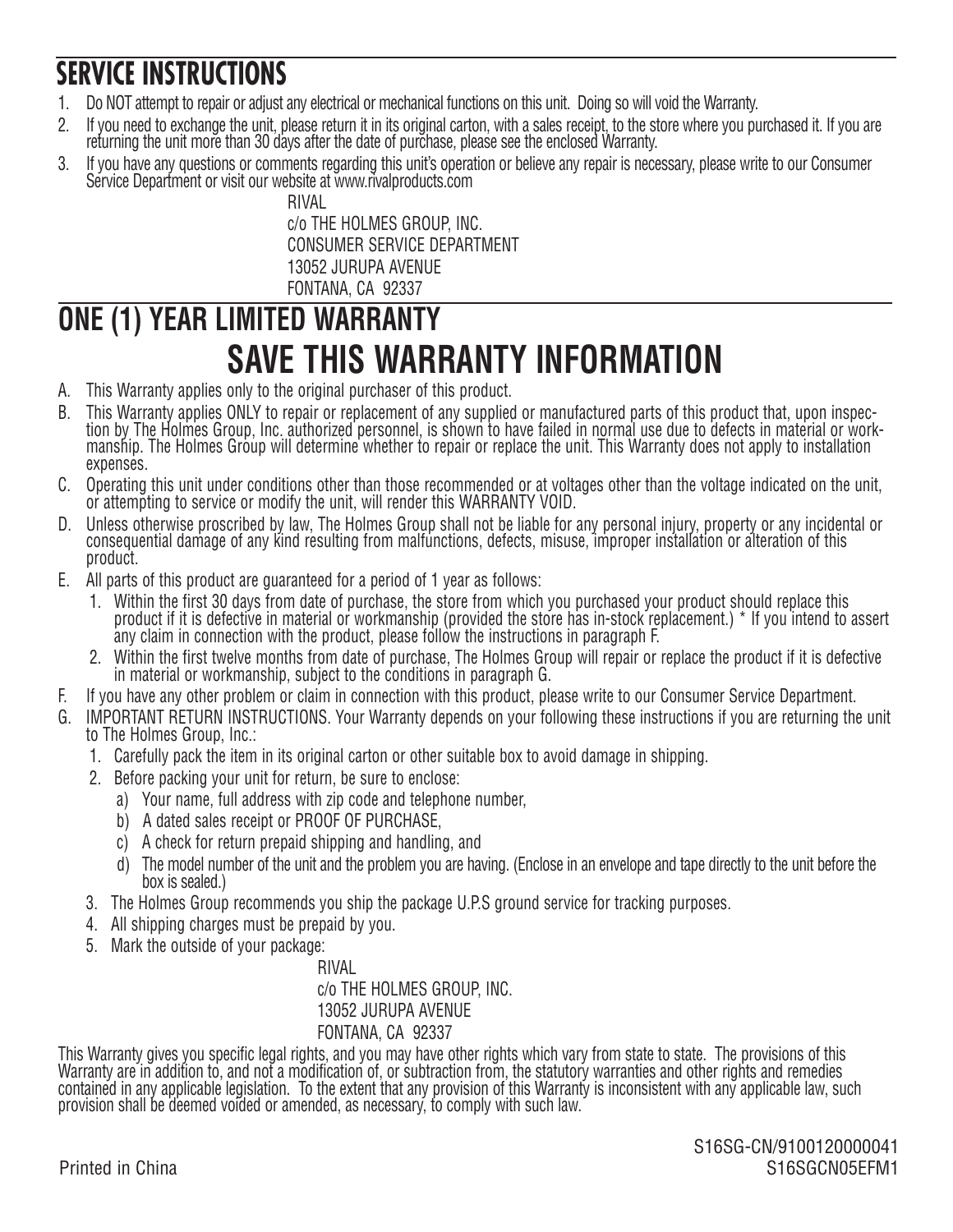

S16SG-CN

# **Poêle à frire électrique**



# **Notice D'emploi**

# LISEZ ET GARDEZ CES INSTRUCTIONS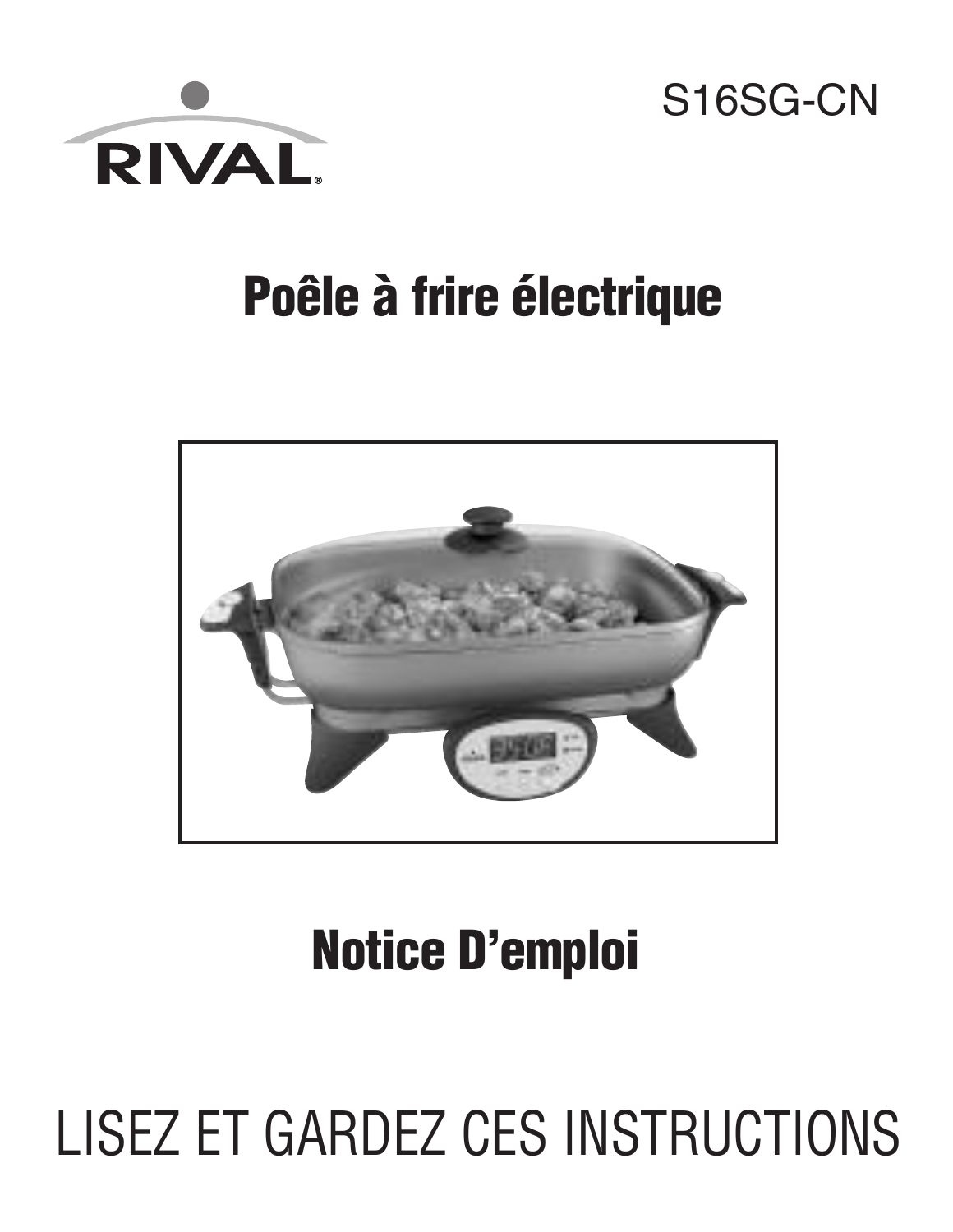# **CONSIGNES IMPORTANTES**

#### **L'emploi de tout appareil électroménager exige l'observation de certaines précautions fondamentales, y compris des suivantes:**

- 1. Lisez attentivement toutes les directives avant l'utilisation.
- 2. Ne touchez pas aux surfaces chaudes. Utilisez les poignées et les boutons.
- 3. Pour vous protéger des chocs électriques, n'immergez jamais la BASE CHAUF-FANTE et le cordon dans l'eau ou dans tout autre liquide.
- 4. Redoublez de vigilance si l'appareil fonctionne à proximité d'enfants. Cet appareil ne devrait pas être employé par des enfants.
- 5. Débranchez la poêle entre utilisations et avant son nettoyage. Laissez-la refroidir avant de monter ou de démonter toute pièce et avant de la nettoyer.
- 6. Ne vous servez pas d'un appareil dont le cordon ou la fiche est abîmé, qui a mal fonctionné ou a été endommagé de quelque façon. Entrez en rapport avec le service à la clientèle (voyez la garantie) pour le renvoyer afin de lui faire subir les vérifications, mises au point ou réparations nécessaires.
- 7. L'utilisation d'accessoires n'étant pas formellement conseillés par le fabricant peut entraîner des blessures.
- 8. Ne vous servez pas de cet appareil à l'air libre.
- 9. Veillez à ce que le cordon ne pende pas et ne touche pas à une surface chaude.
- 10. Ne placez l'appareil assemblé ou le PLAT AMOVIBLE ni sur ni près d'un foyer à gaz ou électrique chaud. Ne placez pas l'appareil assemblé dans un four chaud. Le PLAT peut toutefois être séparé de la BASE CHAUFFANTE et enfourné, à condition d'enlever son COUVERCLE.
- 11. Agissez prudemment lorsque vous déplacez un appareil contenant de l'huile ou tout autre liquide chaud.
- 12.N'utilisez la poêle que lorsqu'elle est entièrement assemblée. Posez le PLAT sur la BASE CHAUFFANTE avant de brancher le cordon sur la prise de courant.
- 13.N'employez cet appareil qu'aux fins auxquelles il est destiné.
- 14.Avant de débrancher la poêle et de séparer le PLAT de la BASE CHAUFFANTE, appuyez sur le BOUTON DE SOUS TENSION pour éteindre la poêle puis tirez la fiche hors de la prise de courant.
- 15. La vapeur qui s'échappe de dessous le COUVERCLE ou de l'ÉVENT À VAPEUR étant très chaude, retirez prudemment le COUVERCLE.
- 16.Portez toujours des gants de cuisinier pour enlever le COUVERCLE chaud ou le PLAT CHAUD ainsi que pour retirer les aliments cuits du PLAT.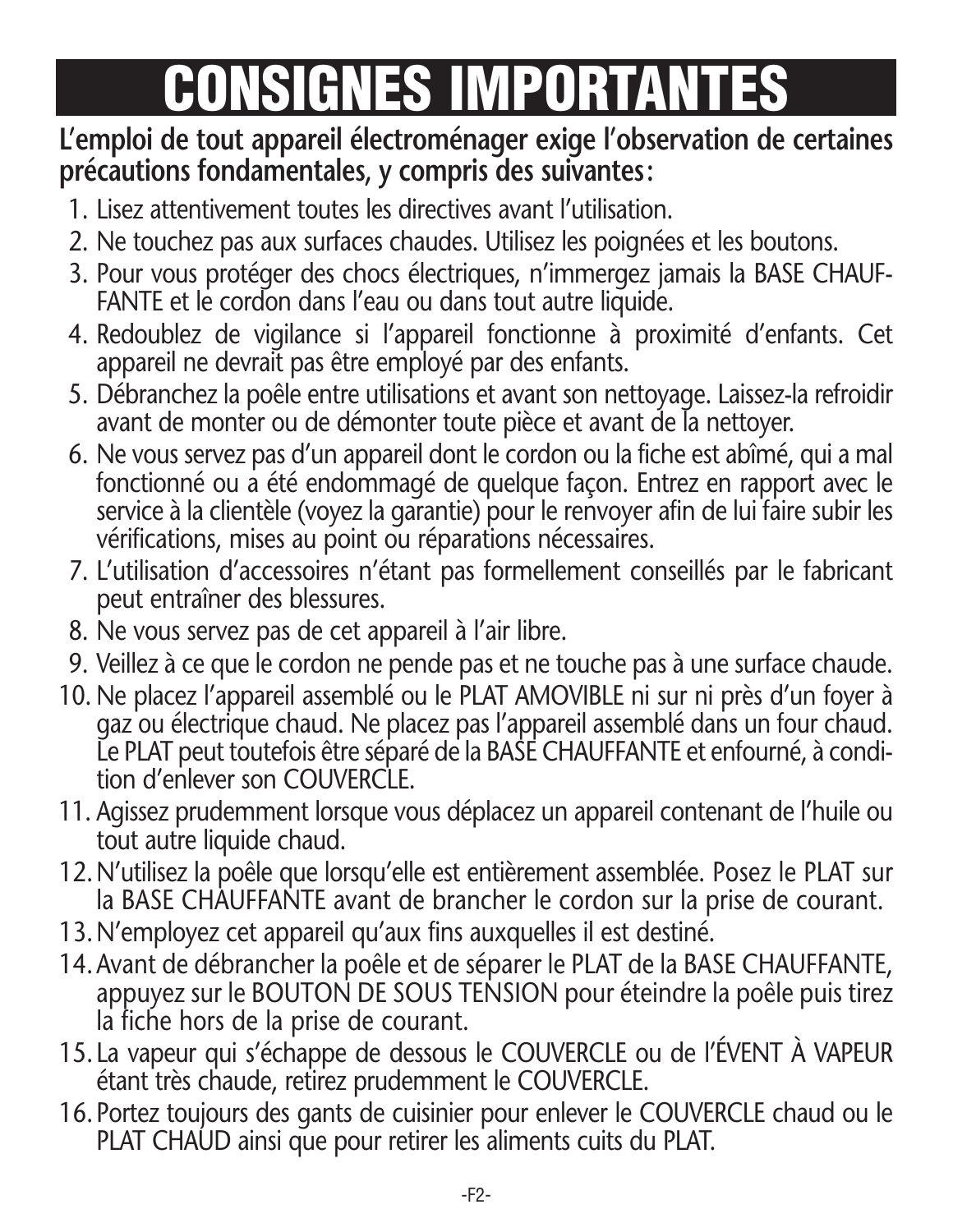# **GARDEZ CES INSTRUCTIONS**

Cet appareil n'est destiné qu'à l'EMPLOI DOMESTIQUE.

Ne contient pas de pièces que puisse réparer l'utilisateur. N'essayez en aucune circon stance de réparer cet appareil.

Cet appareil est pourvu d'un cordon électrique court qui ne devrait ni s'emmêler ni faire trébucher, comme pourrait le faire un cordon plus long. L'UTILISATION D'UN CORDON PROLONGATEUR EST PERMISE À CONDITION QUE SA TENSION ASSIGNÉE SOIT AU MOINS ÉGALE À CELLE DE LA POÊLE.

Cette rallonge ne doit pas pendre du plan de travail ou du plateau de table, pour éviter que les enfants ne puissent la tirer ou qu'elle risque de faire trébucher.

### **FICHE POLARISÉE**

Cet appareil est équipé d'une fiche polarisée (ayant une broche plus large que l'autre). Pour réduire le risque de choc électrique, elle ne peut être insérée dans les prises de courant polarisées que d'une façon. Si la fiche ne rentre pas bien dans la prise, inversez-la. Si vous ne réussissez toujours pas, faites changer la prise par un électricien qualifié. Ne tentez pas de la modifier. Si la fiche rentre dans la prise mais qu'il y a du jeu ou bien si la prise de courant alternatif vous semble chaude, utilisez une autre prise de courant.

**ATTENTION:** Certains plans de travail sont plus sensibles à la chaleur que d'autres. Veillez à toujours poser la POÊLE ou son PLAT sur une surface que la chaleur ne risque pas d'abîmer.

**COURANT ÉLECTRIQUE:** Si d'autres électroménagers sont branchés sur le même circuit, la poêle risque de ne pas fonctionner convenablement. Il est essentiel que la poêle soit branchée sur un circuit distinct.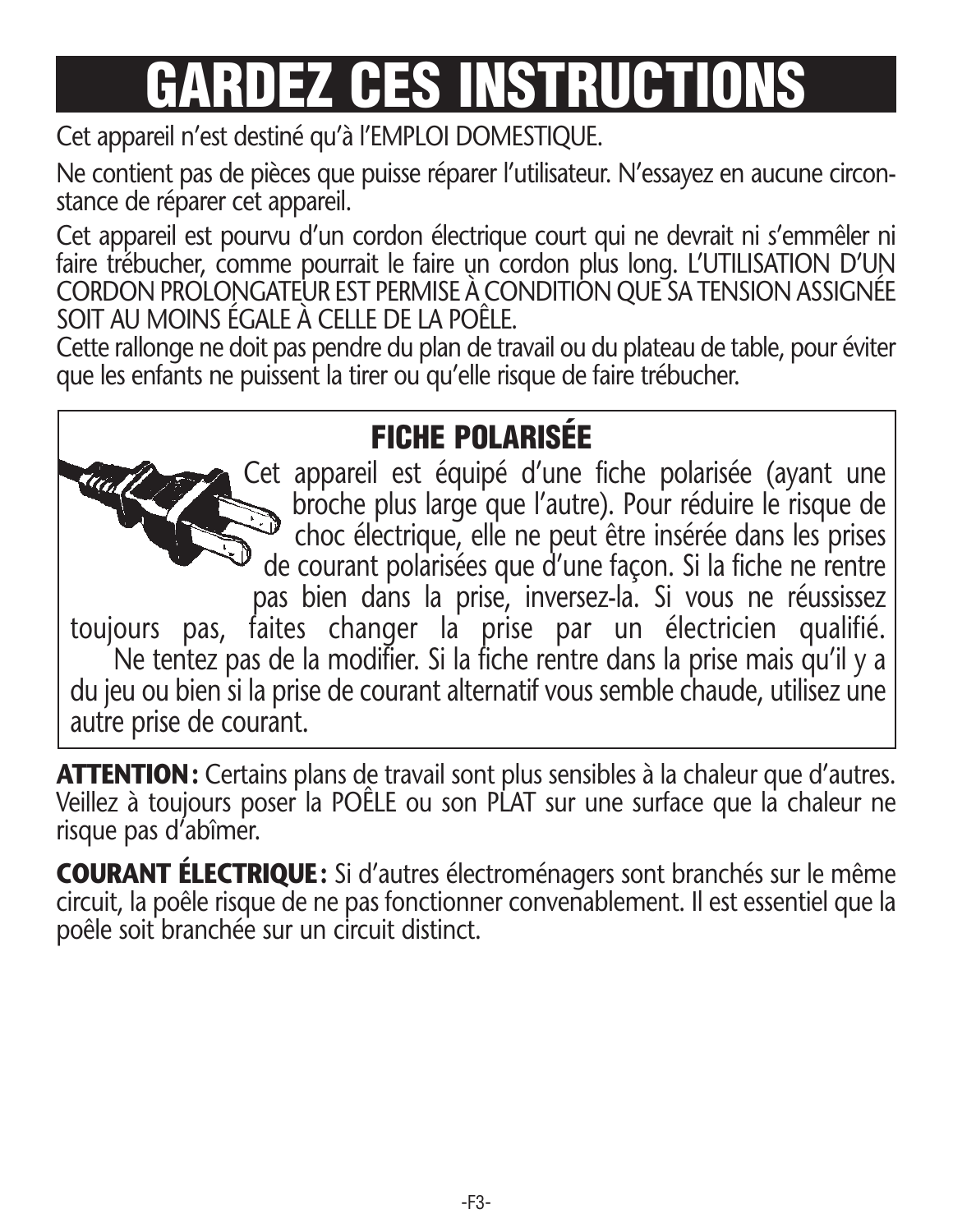## **FAMILIARISEZ-VOUS AVEC LA POÊLE À FRIRE ÉLECTRIQUE**



## **MODE D'EMPLOI DE LA POÊLE ÉLECTRIQUE**

l'eau savonneuse chaude ou au lave-vaisselle; asséchez-les totalement. Avant la toute première utilisation, lavez le PLAT et le COUVERCLE de la poêle à

**ATTENTION:** Ne plongez la BASE CHAUFFANTE dans aucun liquide.

- 1. Posez la poêle sur une surface plane, sèche et insensible à la chaleur.
- 2. Assurez-vous que le PLAT repose solidement sur la BASE CHAUFFANTE, sans quoi la poêle risque de ne pas fonctionner convenablement. Assurez-vous que les poignées de blocage immobilisent sûrement les OREILLES DU PLAT.
- 3. Branchez la poêle sur courant alternatif de 120 volts. Appuyez sur le BOUTON DE MISE SOUS TENSION: l'afficheur indiquera 350 °F (180 °C).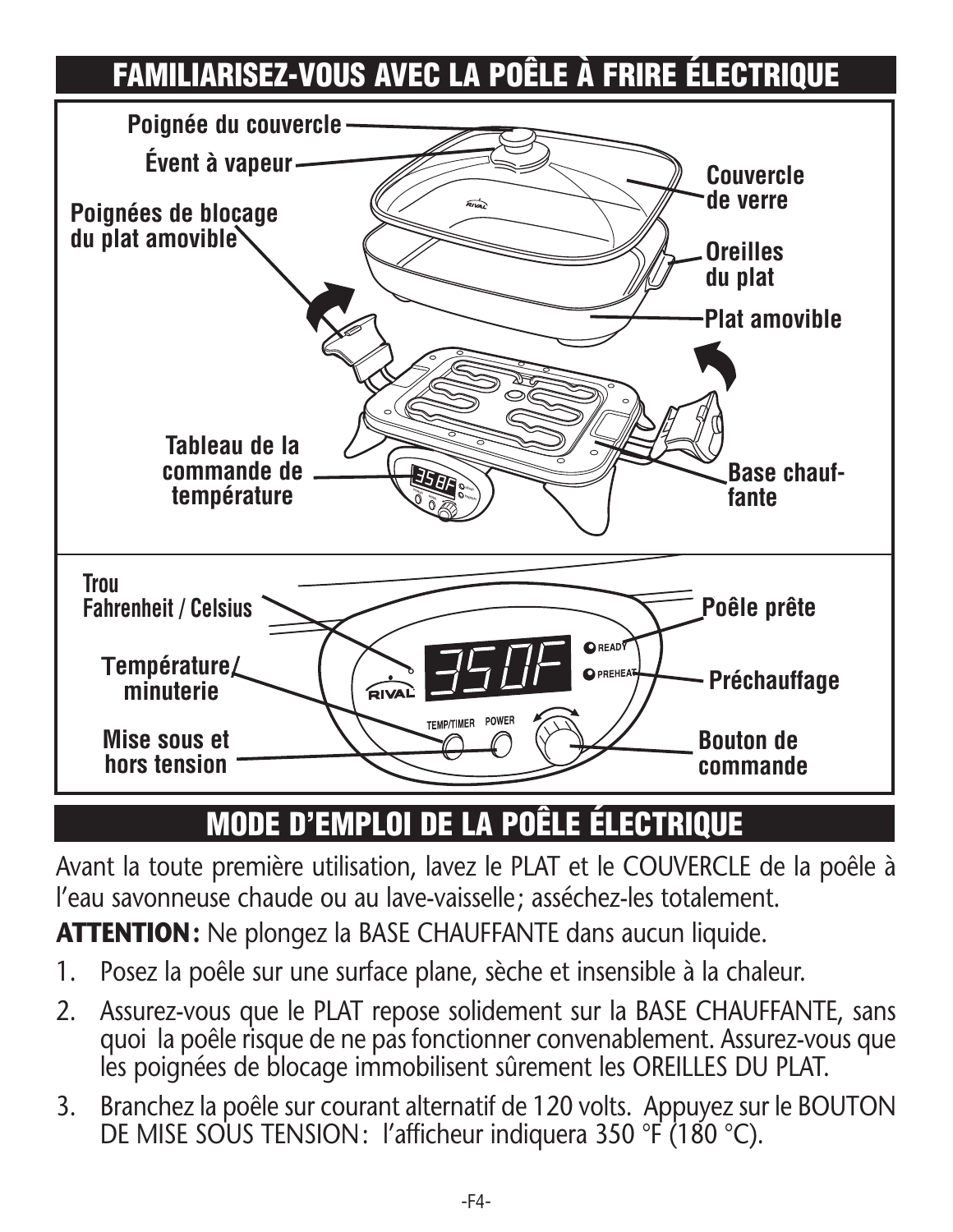### **MODE D'EMPLOI DE LA POÊLE ÉLECTRIQUE (suite)**

- 4. Tournez le BOUTON DE COMMANDE au besoin pour modifier la température – à droite pour augmenter la température ou bien à gauche pour la réduire. La plage des températures couvre de 70 à 220 °C/150 à 425 °F et la température se règle par incréments de 25 degrés.
- 5. L'afficheur indique la température au fur et à mesure que la poêle chauffe, ceci, jusqu'à ce que la température choisie soit atteinte.
- 6. Lorsque la poêle est à la température désirée, le TÉMOIN DE PRÉCHAUFFAGE s'éteint, le TÉMOIN DE POÊLE PRÊTE s'allume et trois bips retentissent. **REMARQUE:** Le TÉMOIN DE PRÉCHAUFFAGE s'allumera si vous modifiez la température durant la cuisson. Une fois la nouvelle température atteinte, le TÉMOIN DE PRÉCHAUFFAGE s'éteindra, le TÉMOIN DE POÊLE PRÊTE s'allumera et les trois bips retentiront.
- 7. La poêle intègre une minuterie numérique à décompte progressif. Pour passer au mode minuterie, appuyez une fois sur le bouton TEMP/TIMER (température/minuterie). L'afficheur indiquera 00:00 – le réglage par défaut.
- 8. Tournez le BOUTON DE COMMANDE en sens horaire pour régler la durée de cuisson désirée. Tourner le BOUTON DE COMMANDE en sens antihoraire écourte la durée. La minuterie se règle de zéro à soixante minutes par incréments de 1 minute.
- 9. Le décompte débute 3 secondes après le réglage de la minuterie. Il s'affiche par incréments de une seconde.
- 10. Lorsque le décompte atteint 00:00, l'appareil émet trois bips mais il continue à fonctionner à la température que vous avez sélectionnée. Le réglage de la minuterie peut se modifier par incréments de 1 minute durant la cuisson. Si, par exemple, vous tournez le BOUTON DE COMMANDE d'un clic en sens horaire alors que la minuterie indique 23:24, l'affichage passe à 24:00. La réduction est de 1 minute à la fois si vous tournez le BOUTON DE COMMANDE en sens antihoraire.
- 11. Lors de l'emploi de la MINUTERIE, le DÉCOMPTE constitue l'affichage par défaut. Si vous désirez faire afficher la température, appuyez une fois sur le bouton TEMP/TIMER. Pour revenir au décompte, appuyez de nouveau sur le bouton TEMP/TIMER.
- 12. Pour changer l'échelle de température et passer des degrés Fahrenheit aux degrés Celsius, insérez simplement la pointe d'un crayon ou d'un stylo dans le trou prévu à cet effet, en haut à gauche du tableau de commande et appuyez une fois sur le bouton. Pour revenir aux degrés Fahrenheit, appuyez une fois sur le bouton.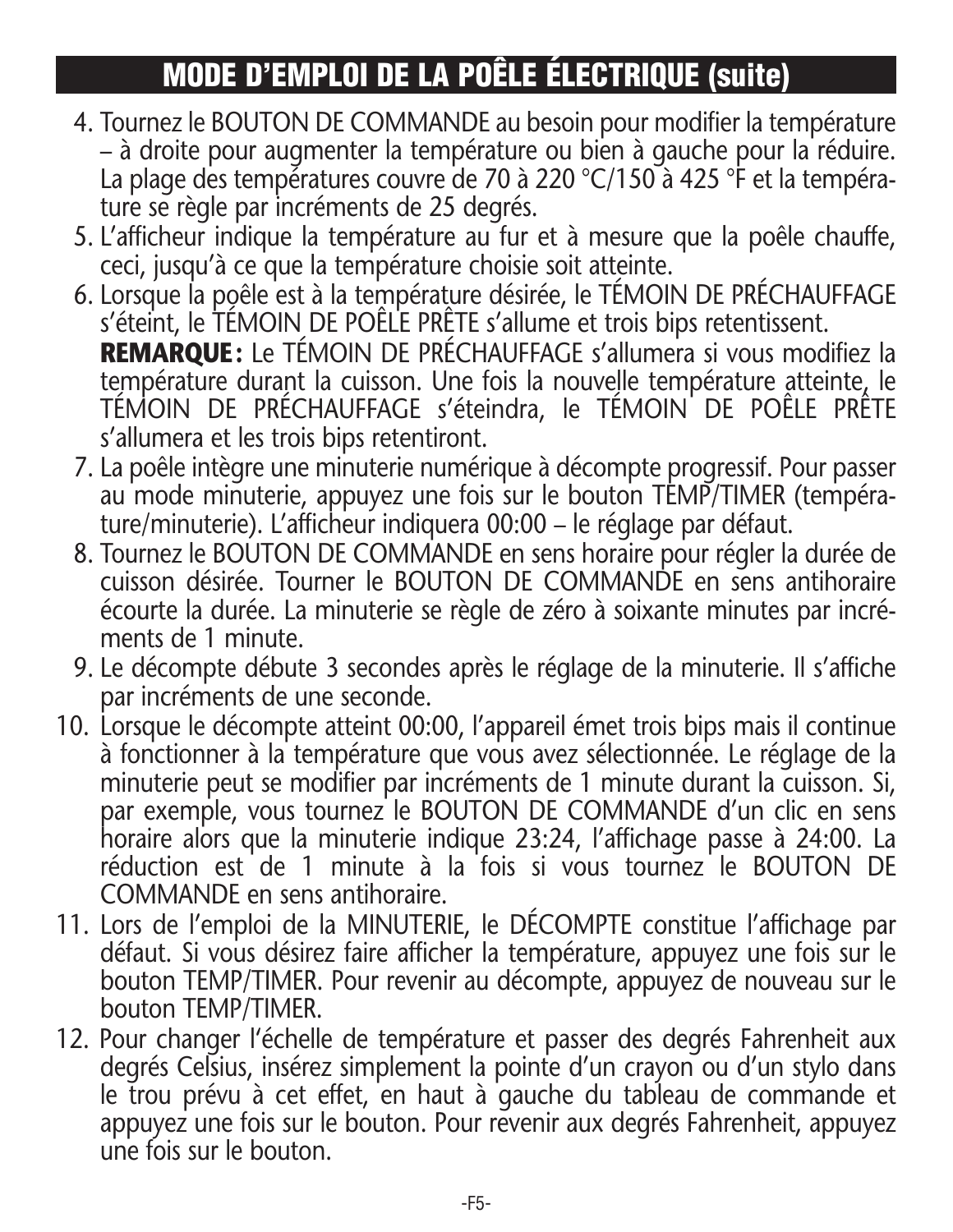### **MODE D'EMPLOI DE LA POÊLE ÉLECTRIQUE (suite)**

- 13. L'évent laisse échapper la vapeur quand vous faites cuire avec le COUVERCLE. **ATTENTION:** Cette vapeur est BRÛLANTE! Levez et retirez le COUVERCLE avec prudence. Il est primordial de porter des gants de cuisinier lors de la manipulation du COUVERCLE et du PLAT.
- 14. Le PLAT AMOVIBLE (ou corps) de la poêle peut être retiré de la BASE CHAUF-FANTE et enfourné pour cuire les aliments au four ou les rôtir, À CONDITION que vous enleviez le COUVERCLE avant de mettre le PLAT dans le four.
- 15. Le PLAT amovible de la poêle se prête tout naturellement au service. Lorsque vous posez le PLAT amovible de la poêle sur un plan de travail, sur une table, ou autre, servez-vous d'un dessous de plat ayant au moins 1 cm d'épaisseur pour éviter de brûler ou de décolorer la surface.



## **ENTRETIEN DE LA POÊLE ÉLECTRIQUE**

SIGMETIER DE EXTIGEN DESE ESSOTINGUE

- 1. En fin de cuisson, appuyez sur le bouton de mise sous tension pour éteindre la poêle. Débranchez le cordon au niveau de la prise de courant et attendez que la poêle refroidisse pour la laver.
- 2. Le plat amovible (ou corps) de la poêle et le couvercle peuvent être lavés au lave-vaisselle ou bien à l'eau savonneuse chaude, à l'aide d'un linge doux. ATTENTION: La BASE CHAUFFANTE n'est pas immersible.
- 3. Essuyez la BASE CHAUFFANTE et le TABLEAU DE COMMANDE avec un linge légèrement humidifié.

### **CONSEILS PRATIQUES**

- Avant d'employer la poêle à frire pour la toute première fois, enduisez légèrement sa surface de cuisson d'huile végétale; faites-la alors chauffer à 150 °C/300 °F sans utiliser le couvercle. Réglez-la à l'ARRÊT puis laissez-la refroidir complètement. Essuyez enfin l'excédent d'huile.
- Ne vous servez que d'ustensiles de nylon ou de plastique résistant à la chaleur. Des ustensiles en métal rayeraient irrémédiablement le revêtement antiadhésif.
- Cette poêle à frire n'est pas destinée à la grande friture. N'utilisez jamais plus de 250 mL d'huile (1 tasse), quel que soit l'aliment à faire cuire, et choisissez de préférence de l'huile végétale ou d'arachide. Le beurre et l'huile d'olive ne conviennent que pour faire sauter les aliments aux températures les plus basses.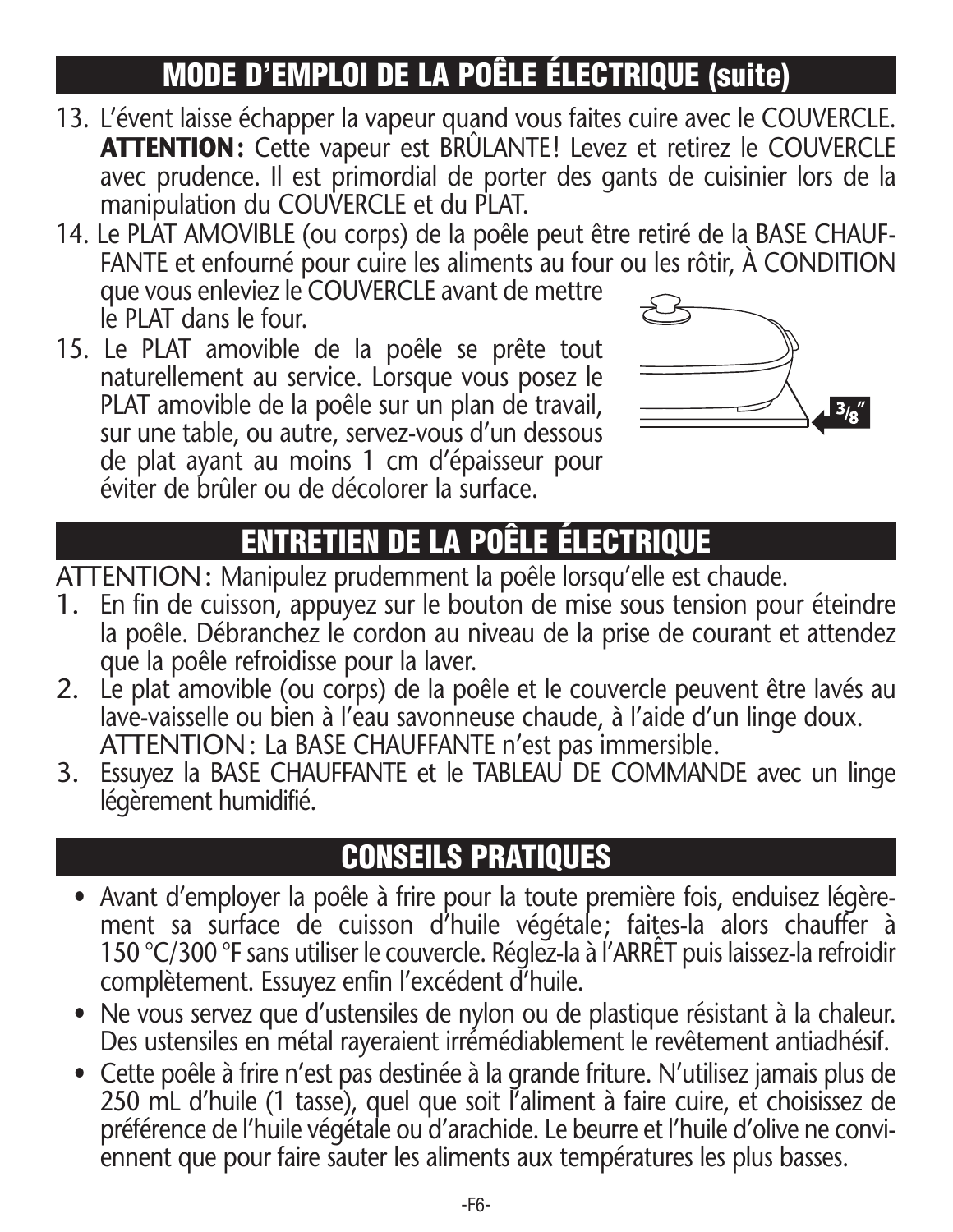## **GUIDE DE TEMPÉRATURE**

| <b>ALIMENT</b>                                | <b>QUANTITÉ</b>   | <b>DURÉE/DIRECTIVES</b>                                                                                                                                                                               | <b>TEMP. DE LA POÊLE</b>              |
|-----------------------------------------------|-------------------|-------------------------------------------------------------------------------------------------------------------------------------------------------------------------------------------------------|---------------------------------------|
| <b>HAMBURGERS</b>                             | galettes de 125 g | 5 à 9 minutes par face (à point)                                                                                                                                                                      | 180 à 200 °C / 350 à 400 °F           |
| <b>BIFTECK</b>                                | 2,5 cm, sans os   | 9 à 12 minutes par face                                                                                                                                                                               | 180 à 200 °C / 350 à 400 °F           |
| <b>POULET</b>                                 | poitrines sans os | 6 ou 7 minutes par face                                                                                                                                                                               | 180 à 200 °C / 350 à 400 °F           |
| <b>PAIN DORÉ</b>                              |                   | 3 à 5 minutes par face                                                                                                                                                                                | 180 à 200 °C / 350 à 400 °F           |
| <b>CRÊPES</b>                                 |                   | 1 à 3 minutes par face                                                                                                                                                                                | 180 à 200 °C / 350 à 400 °F           |
| <b>CEUFS</b><br>Au miroir                     |                   | 2 ou 3 minutes puis retourner<br>et cuire 1 ou 2 minutes.<br>Faire fondre 5 à 10 mL de<br>beurre (ou margarine) dans<br>la poêle.                                                                     | 150 °C / 300 °F                       |
| Pochés                                        | $1$ à 6 mufs      | 2 ou 3 minutes<br>Porter 500 mL d'eau et 5 mL<br>de vinaige de cidre à ébullition<br>dans la poêle. Casser chaque<br>œuf dans un ramequin, glisser<br>dans l'eau, couvrir et cuire<br>2 ou 3 minutes. | 120 °C / 250 °F ou<br>150 °C / 300 °F |
| <b>Brouillés</b>                              |                   | 3 ou 4 minutes<br>Faire fondre 15 à 30 mL de<br>beurre (ou margarine) dans la<br>poêle. Ajouter les œufs et<br>faire cuire jusqu'à ce que la<br>crème prenne.                                         | 150 °C / 300 °F                       |
| <b>BACON</b>                                  |                   | 5 minutes puis retourner<br>et cuire de 1 à 3 minutes                                                                                                                                                 | 180 à 200 °C / 350 à 400 °F           |
| <b>SAUCISSES EN</b><br><b>CHAPELET</b>        |                   | 8 à 10 minutes                                                                                                                                                                                        | 180 à 200 °C / 350 à 400 °F           |
| <b>GALETTES DE</b><br><b>CHAIR À SAUCISSE</b> |                   | 6 minutes puis retourner et<br>cuire 5 ou 6 minutes                                                                                                                                                   | 180 à 200 °C / 350 à 400 °F           |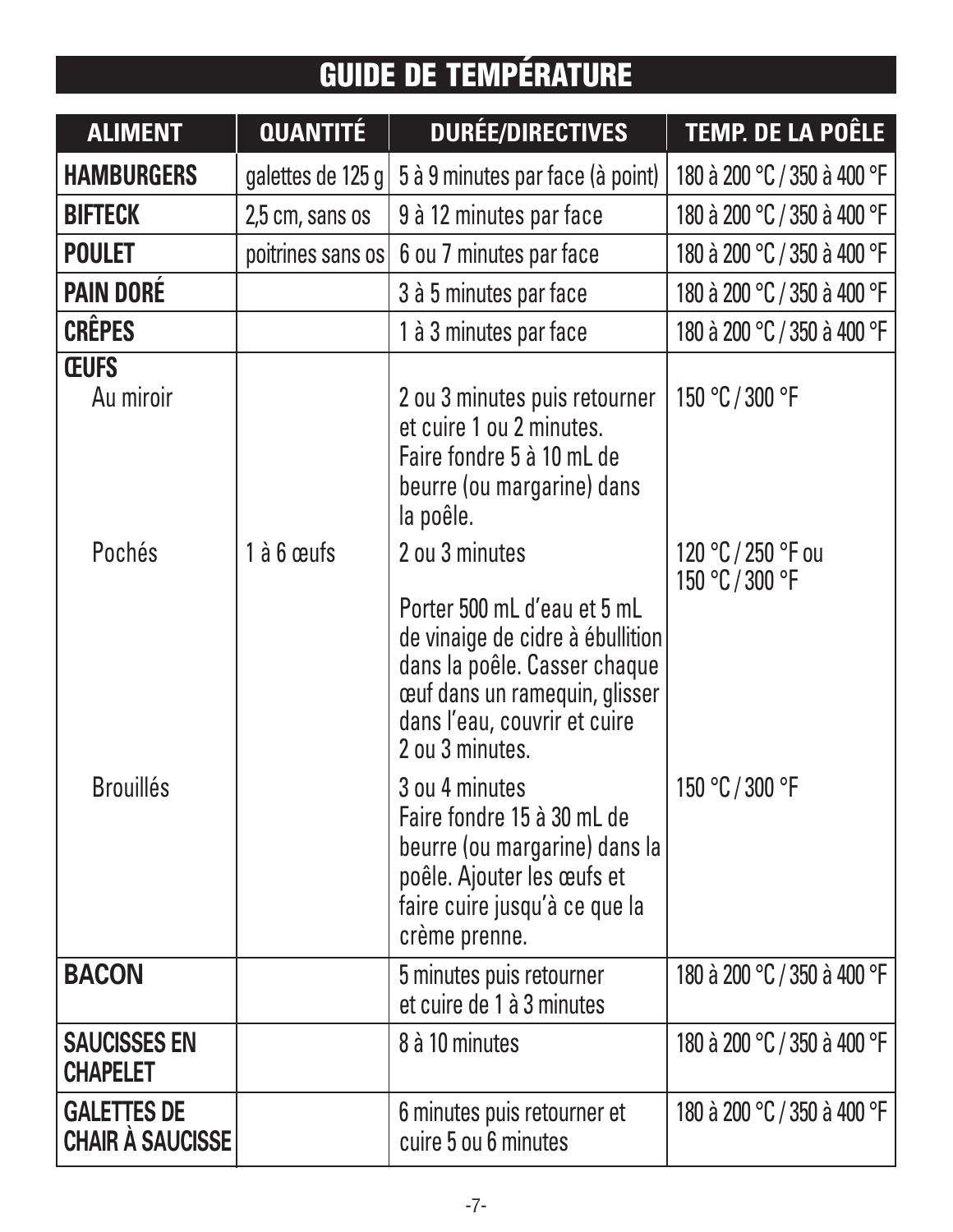### **TEMPÉRATURE INTERNE RECOMMANDÉE DE LA VIANDE**

| <b>ALIMENT</b>              | <b>TEMPÉRATURE INTERNE MINIMALE</b> |
|-----------------------------|-------------------------------------|
| <b>BIFTECK</b>              | $60 °C / 145 °F$ (mi-saignant)      |
|                             | 70 °C / 160 °F (à point)            |
|                             | 80 °C / 170 °F ( bien cuit)         |
| <b>BURGERS (bœuf haché)</b> | 70 °C / 160 °F                      |
| POITRINE DE POULET          | 80 °C / 170 °F                      |
| <b>CÔTELETTES DE PORC</b>   | 70 °C / 160 °F (à point)            |
|                             | 80 °C / 170 °F (bien cuites)        |
| <b>JAMBON</b>               | 70 °C / 160 °F                      |

**REMARQUE:** Servez-vous de ce guide de concert avec un thermomètre à viande à affichage instantané pour vérifier la température interne de la pièce de viande. Le thermomètre doit être enfoncé dans la partie la plus charnue.

**REMARQUE:** Les températures et durées de cuisson de la notice ne sont fournies qu'à titre indicatif. Augmentez-les ou réduisez-les au besoin pour obtenir les résul tats escomptés.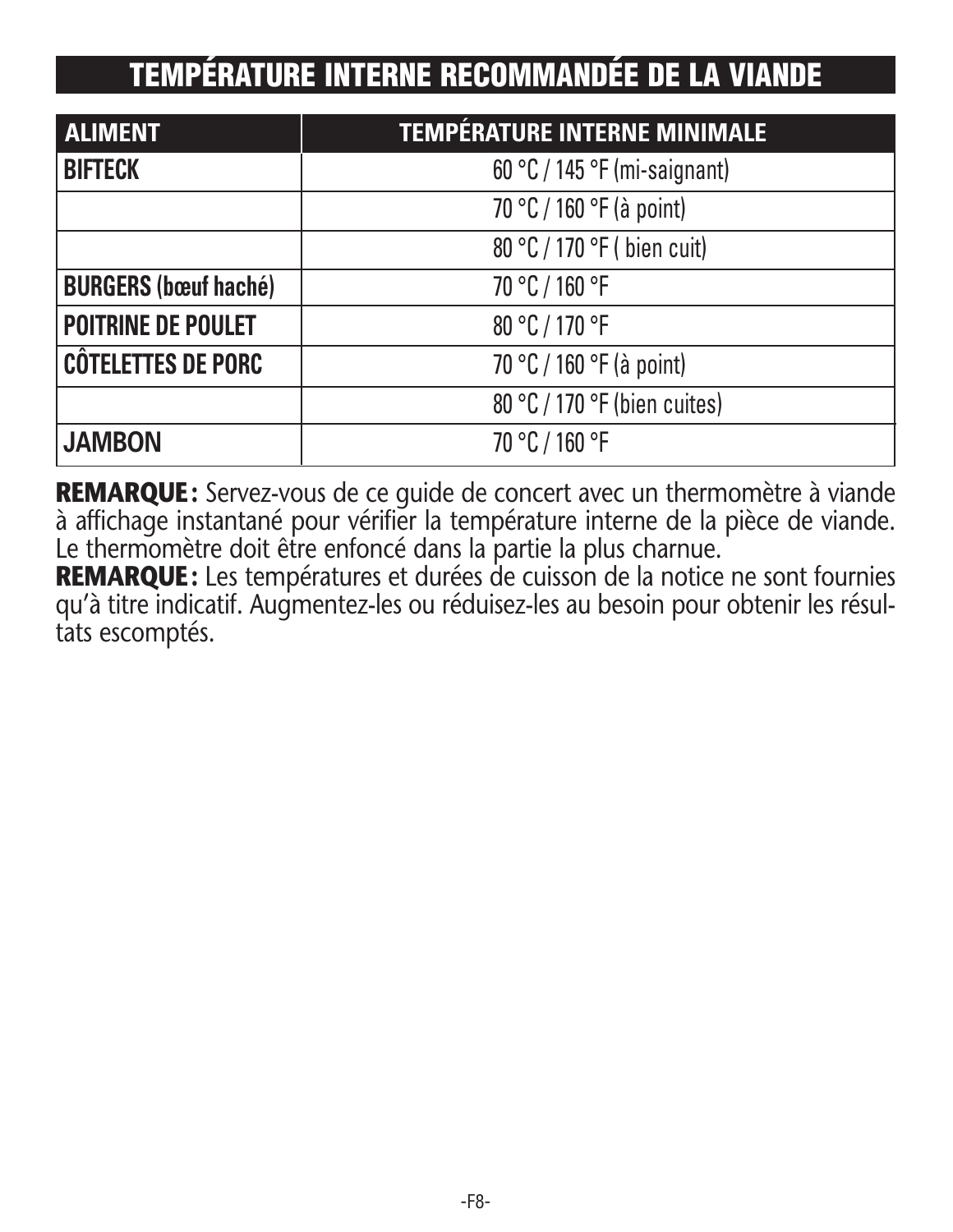#### CRÊPES POMME ET NOIX

30 mL de beurre ou de margarine entre province de muscade 150 mL de farine tout usage 175 mL de lait 7 mL de sucre 1 œuf 1 mL de cannelle et a control de Huile végétale

10 mL de levure chimique 125 mL de pomme pelée et hachée menu 2 mL de vanille 30 mL de pacanes ou de noix hachées

Faites fondre le beurre et laissez-le refroidir un peu. Mélangez la farine, le sucre, la levure chimique et les épices dans un petit bol. Versez le lait, la vanille et le beurre dans un bol. Ajoutez l'œuf et battez légèrement. Incorporez la farine en remuant juste assez pour mouiller les ingrédients secs. Incorporez délicatement la pomme et les noix. Préchauffez la poêle à 180 °F/350 °F et répandez-y un peu d'huile au pinceau. Utilisez environ 50 mL de pâte par crêpe. Faites cuire jusqu'à ce que les bulles éclatent à la surface et que la partie inférieure soit dorée, soit environ 2 minutes. Servez 3 crêpes chaudes: avec du sirop d'érable pour le déjeuner et le déjeudîne ou bien avec de la crème glacée, des noix supplémentaires et du sirop au caramel, s'il s'agit du dessert.

#### PAIN DORÉ CLASSIQUE

| 1 œuf, légèrement battu          | 15 mL de beurre ou de margarine |
|----------------------------------|---------------------------------|
| 75 mL de lait                    | 2 tranches de pain croûté,      |
| 1 mL d'extrait de vanille        | de 2,5 cm d'épaisseur           |
| Pointe de muscade ou de cannelle | Sucre glace                     |
| 2 mL de sucre                    | Sirop d'érable                  |

Mélangez l'œuf, le lait, la vanille, l'aromate et le sucre dans un plat peu profond. Préchauffez la poêle à frire à 180 °C/350 °F. Mettez le beurre dans la poêle. Trempez une face puis l'autre des tranches de pain dans l'œuf et déposez les tranches dans la poêle. Faites cuire 2 ou 3 minutes par face ou jusqu'à ce que le pain soit doré et appétissant. Saupoudrez alors chaque tranche de pain doré de sucre glace et servez avec du sirop d'érable.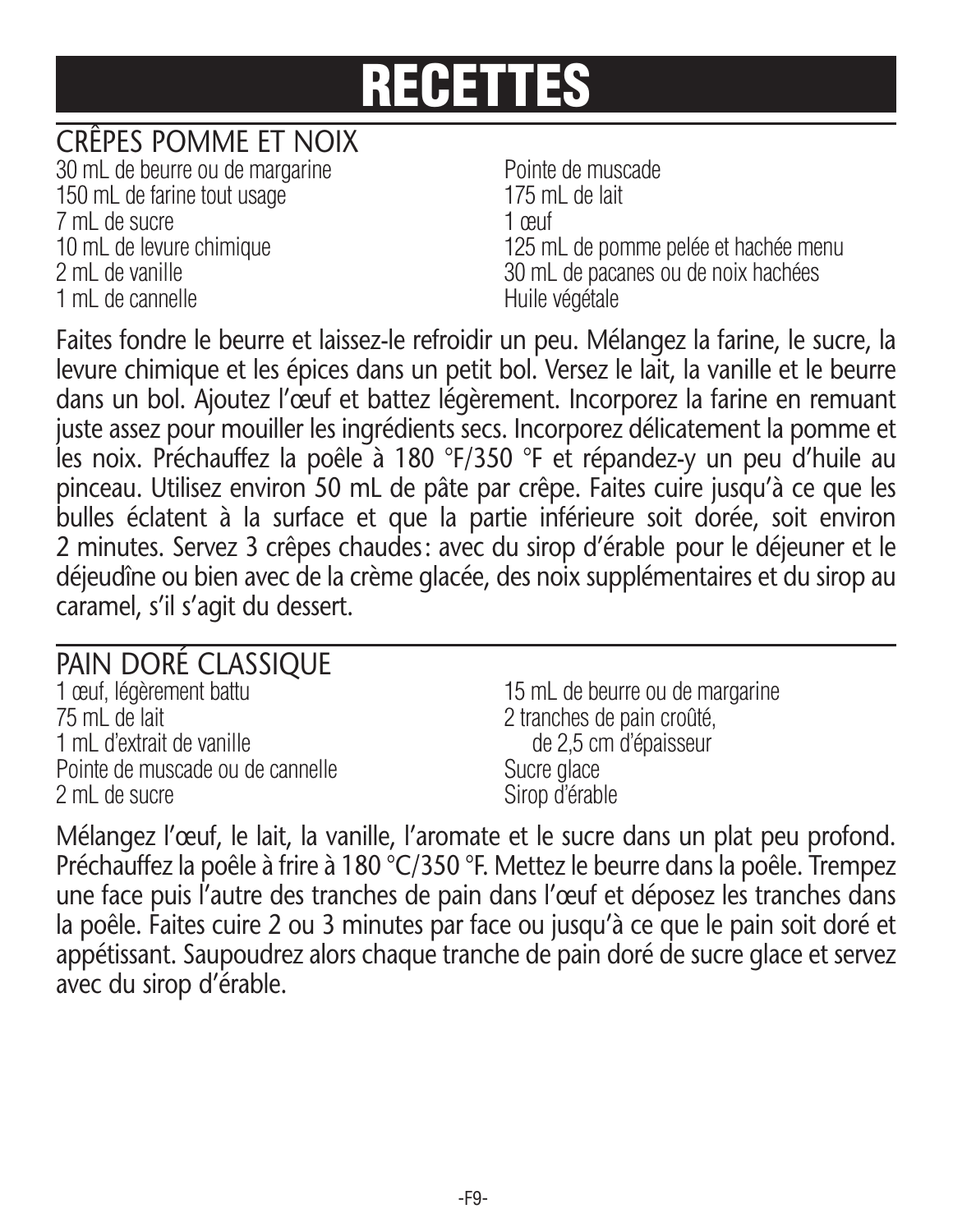#### OMELETTE À LA MODE DE DENVER

125 mL de dés de jambon cuit 3 œufs 50 mL de poivron vert, haché 30 mL d'eau 50 mL de tranches de champignons frais 0,5 mL de sel 1 oignon vert, coupé en rondelles Pointe de cayenne

15 mL de beurre ou de margarine 75 mL (30 g) de cheddar râpé en filaments

Réglez la poêle à 150 °C/300 °F. Faites sauter le jambon, le poivron, l'oignon vert et les champignons dans le beurre pendant 2 minutes, en remuant souvent. Étalez uniformément les légumes. Battez les œufs, l'eau, le sel et le cayenne; versez sur les légumes, dans la poêle. Couvrez et faites cuire 4 minutes ou jusqu'à ce que les œufs prennent. Saupoudrez de fromage, remettez le couvercle et prolongez la cuisson de 2 minutes. Pour servir, coupez l'omelette en deux puis repliez chaque moitié. Retirez de la poêle avec une spatule large.

#### ŒUFS ENDIMANCHÉS AU JAMBON 15 mL de beurre ou de margarine 2 œufs 50 mL d'oignon, haché 125 mL de dés de jambon cuit 30 mL de farine tout usage 125 mL d'épinards frais, hachés 50 mL de lait 200 mL (90 g) de suisse râpé en filaments

Réglez la poêle à 150 °C/300 °F. Faites fondre le beurre et sauter l'oignon pour le ramollir, environ 2 minutes. Réservez l'oignon. Combinez la farine, le lait et les œufs; battez pour bien mélanger. Versez dans la poêle. Couvrez et faites cuire 2 minutes. Répartissez le jambon, les épinards et l'oignon sur les œufs. Saupoudrez de fromage, couvrez et faites cuire 2 minutes. Coupez avec soin pour faire quatre pointes que vous disposerez dans le plat de service.

## **POMMES DE TERRE AU FROMAGE ET AU BACON**<br>6 tranches de bacon 1 boîte (100 g) d

4 grosses pommes de terre non épluchées, 50 mL d'oignon haché menu

1 boîte (100 g) de chiles verts hachés coupées en rondelles minces 375 mL (150 g) de cheddar râpé en filaments

Placez le bacon dans la poêle froide et réglez celle-ci à 180 °C/350 °F; faites-le cuire pour qu'il soit croustillant; égouttez-le. Videz la graisse pour n'en garder que 30 mL. Étalez les pommes de terre dans la poêle, couvrez et faites cuire 10 minutes; tournez-les et prolongez la cuisson de 5 minutes. Émiettez le bacon, mélangez-le aux chiles et à l'oignon. Répartissez sur les pommes de terre, saupoudrez de fromage, couvrez puis faites cuire 5 minutes.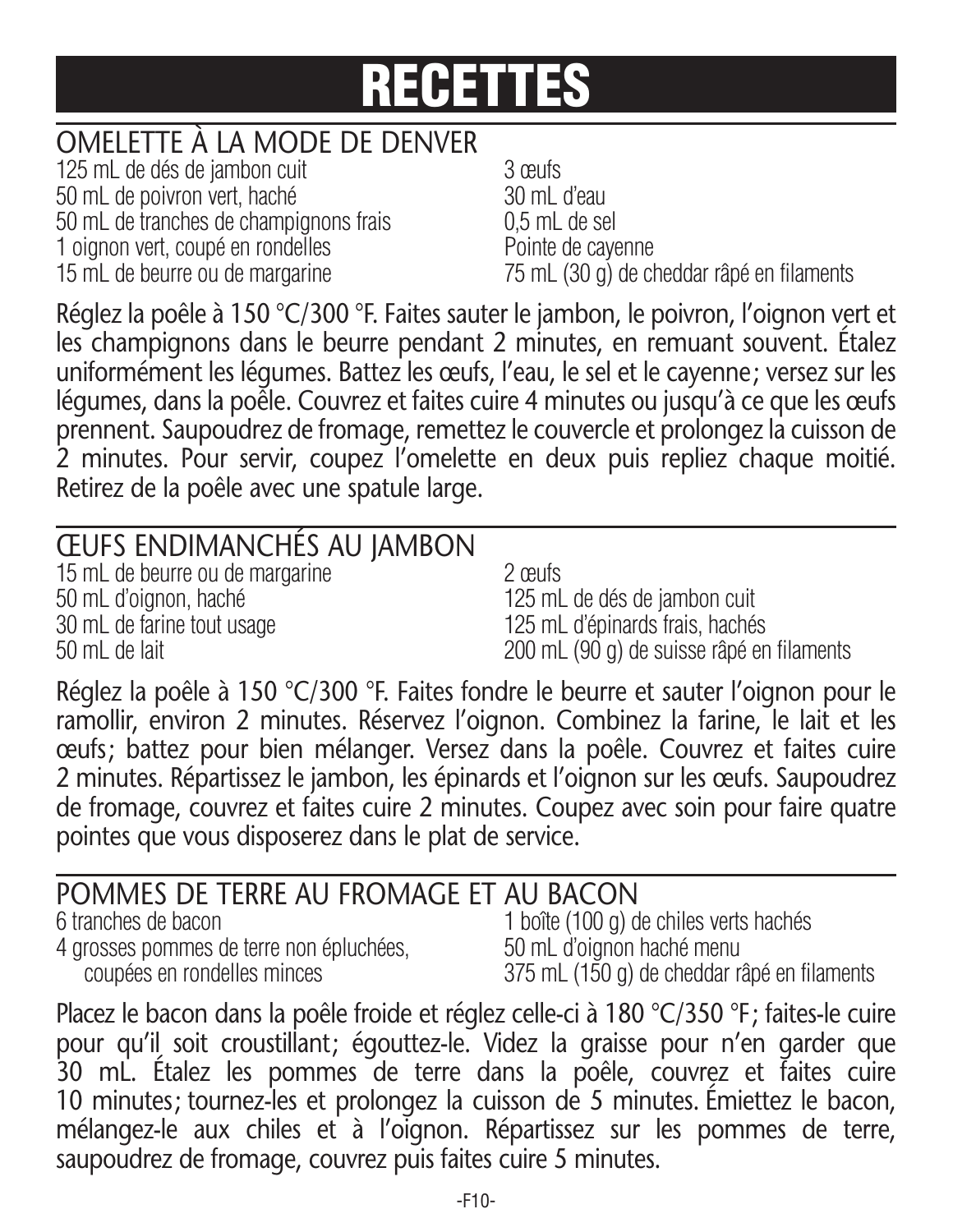## PÂTES ALIMENTAIRES AVEC POIVRON ET POULET<br>1 gousse d'ail, émincée

15 mL d'huile d'olive  $\sim$  Sel et poivre noir moulu, au goût 1 poitrine de poulet entière, désossée et 7 mL de fécule de maïs sans peau, coupée en lanières de 1,3 x 5 cm 200 mL de bouillon de poulet 250 mL de tranches de poivron rouge, vert 100 g de languettes ou de nouilles,

ou jaune (ou une combinaison) cuites et égouttées 2 mL de basilic

Pincée de piment de Cayenne

Réglez la poêle à 180 °C/350 °F. Faites sauter l'ail 2 minutes dans l'huile. Ajoutez le poulet et faites cuire 5 minutes en remuant. Incorporez le poivron; faites cuire 2 minutes ou jusqu'à ce que le poivron soit encore légèrement croquant et le poulet, cuit. Réduisez la température à 120 °C/250 °F. Mélangez bien les assaisonnements, la fécule et le bouillon. Versez dans la poêle. Chauffez en remuant délicatement – 1 minute ou jusqu'à ce que le mélange soit chaud et épais. Servez sur les pâtes. Donne 2 portions.

#### FAJITAS FACILES AU BŒUF

| Jus de 2 limes                                      |
|-----------------------------------------------------|
| 30 mL d'huile d'olive                               |
| 2 mL de cumin moulu                                 |
| 1 mL de sel                                         |
| 1 gousse d'ail, émincée                             |
| 0,5 mL de flocons de piment de Cayenne              |
| Poivre noir frais moulu, au goût                    |
| 375 g d'intérieur de ronde, en tranches très minces |
| 1 petit oignon, coupé en rondelles minces           |

1 demi-poivron rouge ou vert, coupé en rondelles minces 4 tortillas 125 mL (60 g) de monterey jack ou de cheddar, râpé en filaments Guacamole, optionnel Sauce pimentée (salsa), optionnelle Crème sure, optionnelle Tomates hachées, optionnelles

Mélangez le jus de lime, 15 mL d'huile, le cumin, le sel, l'ail, les flocons de piment et le poivre dans un bol. Ajoutez le bœuf et macérez 30 minutes à température ambiante. Réglez la poêle à 180 °C/350 °F. Versez-y l'huile restante, l'oignon et le poivron; remuez délicatement. Couvrez et faites cuire 1 ou 2 minutes – les légumes doivent être tendres. Sortez les légumes et gardez-les au chaud. Égouttez la viande (jetez la marinade) et faites-la sauter de 7 à 9 minutes pour la cuire. Entre-temps, enveloppez les tortillas de papier d'aluminium et enfournez-les 5 minutes à 180 °C/350 °F. Pour assembler les fajitas: à la cuiller, déposez le quart de la viande et des légumes au milieu de chaque tortilla chaude. Saupoudrez de 30 mL de fromage. Roulez et disposez dans le plat de service. Garnissez au goût de guacamole, sauce, crème sure ou tomate.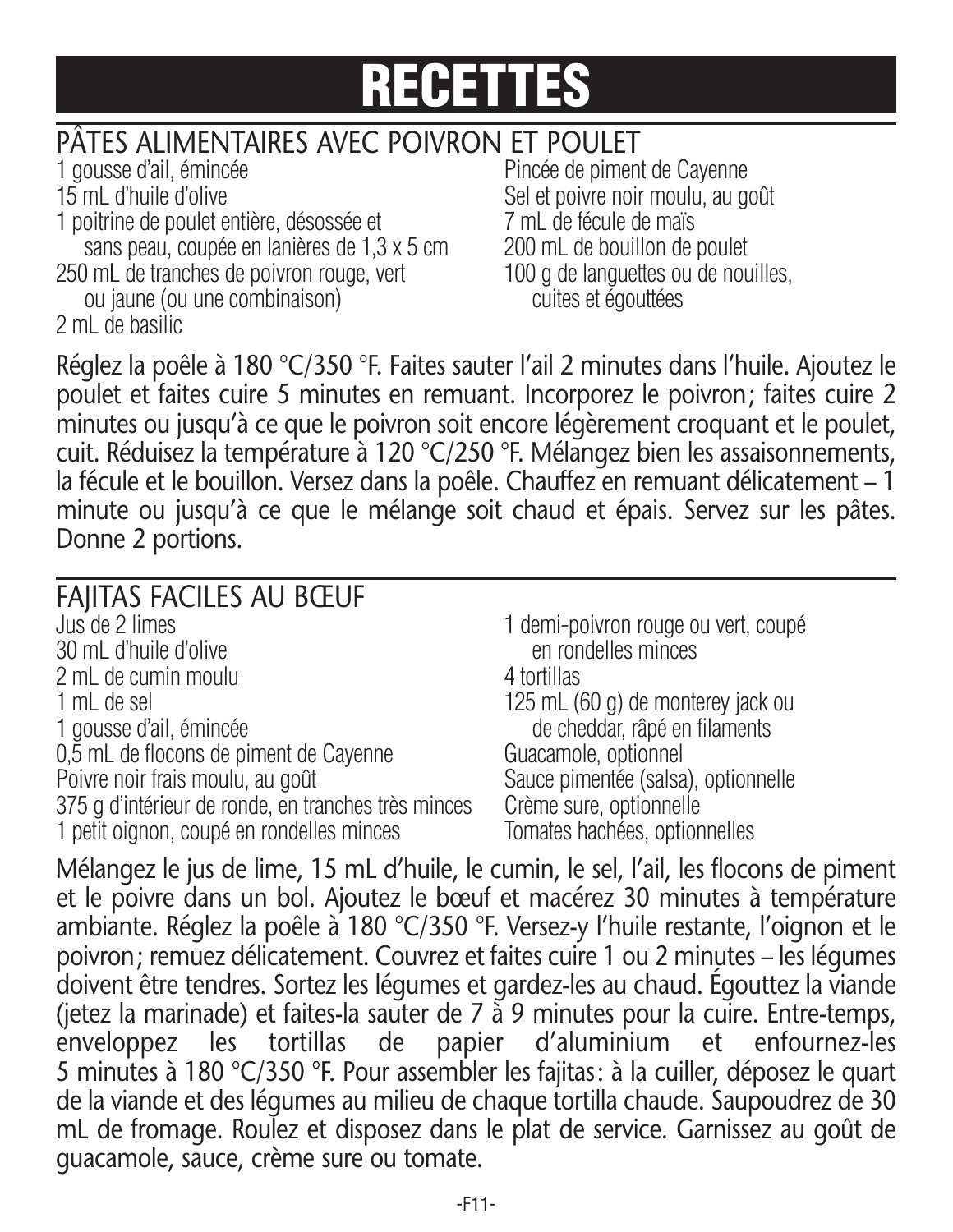### CREVETTES ET LÉGUMES SAUTÉS

 g de crevettes crues, épluchées et déveinées 2 branches de céleri, coupées en tranches 30 mL de sauce de soja légère 1 petit poivron rouge, en lanières minces mL de xérès sec 250 mL de fleurons de brocoli mL d'amidon de maïs 1 demi-oignon moyen, en tranches minces mL de gingembre frais, râpé 5 gros champignons frais, coupés en tranches mL d'huile végétale 90 g de pois mange-tout décongelés

Mélangez la sauce de soja, le xérès, l'amidon et le gingembre; versez sur les crevettes, dans un bol. Préchauffez la poêle à 200 °C/400 °F. Versez-y l'huile et faites sauter le céleri, le brocoli, le poivron et l'oignon pendant 2 minutes. Ajoutez les crevettes et la marinade; faites sauter 2 minutes afin que les crevettes tournent au rose. Ajoutez les champignons ainsi que les pois mange-tout. Faites sauter pour réchauffer.

| CÔTELETTES DE PORC AU RIZ            |                                      |
|--------------------------------------|--------------------------------------|
| 2 à 4 côtelettes de milieu de longe, | 75 mL de riz à long grains           |
| d'environ 1,3 cm d'épaisseur         | 2 mL d'assaisonnement au chile       |
| 75 mL d'oignon haché                 | 1 boîte (420 mL) de tomates entières |
| 50 mL de poivron vert haché          |                                      |

Réglez la poêle à 180 °C/350 °F. Faites cuire les côtelettes 5 minutes sur la première face, tournez-les puis ajoutez l'oignon et le poivron. Faites alors cuire 2 minutes en remuant les légumes de temps à autre. Réduisez la température de la poêle à 80 °C/175 °F. Incorporez le riz, l'assaisonnement au chile et les tomates; mélangez bien les légumes. Couvrez la poêle et faites mitonner de 25 à 30 minutes, en remuant de temps à autre.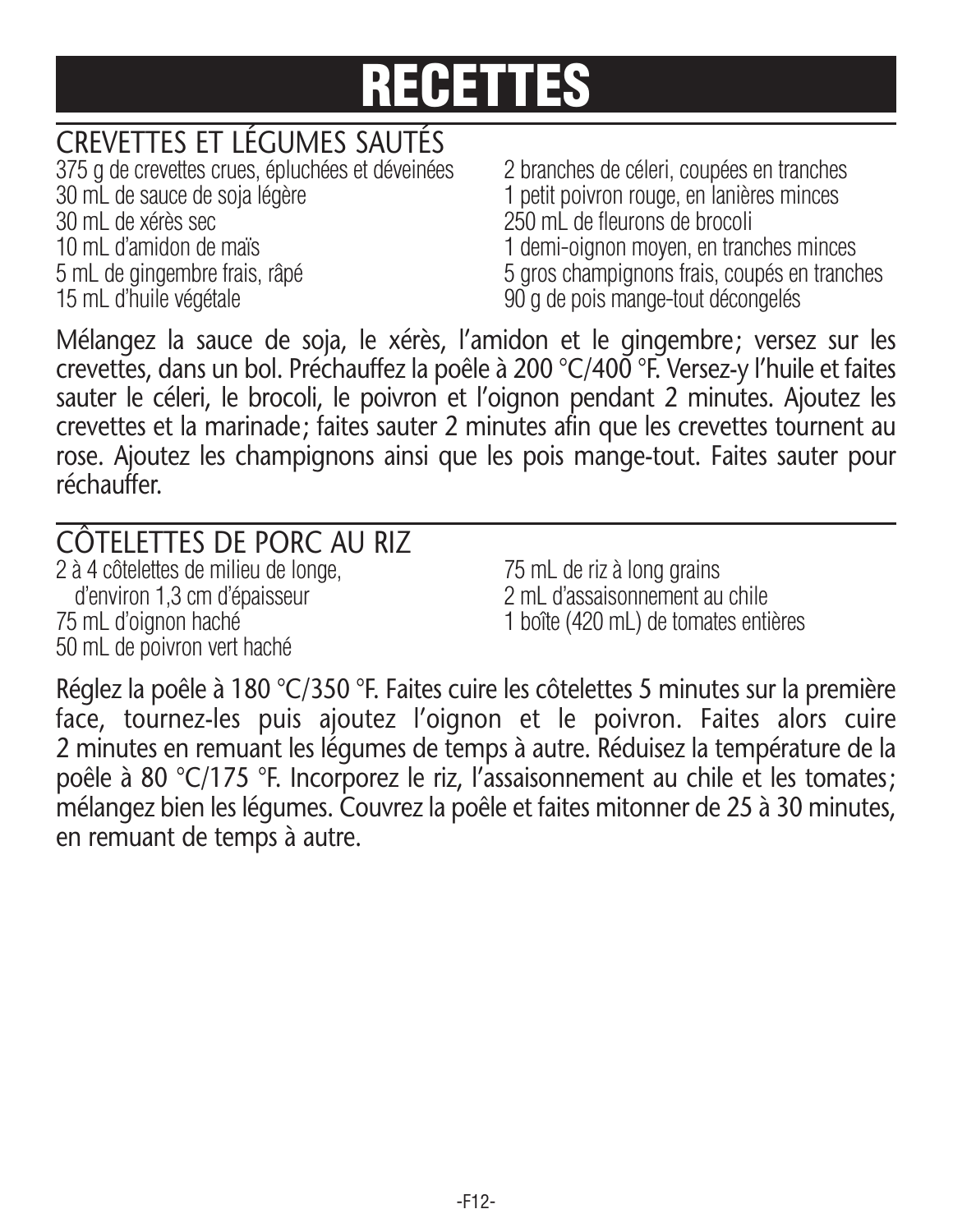## FILETS DE POISSON À LA SAUCE CITRON ET ANETH<br>125 a de championons frais, coupés en tranches 15 mL de jus de citron

125 g de champignons frais, coupés en tranches 2 oignons verts, coupés en rondelles 2 mL d'aneth 30 mL de beurre ou de margarine 1 mL de sel 7 mL de farine tout usage Pointe de poivre noir moulu 50 mL de lait 1 ou 2 filets d'hoplostète orange ou d'autre 30 mL d'eau poisson ferme (d'environ 250 g chacun) 15 mL de vin blanc 50 mL de crème, optionnelle

Réglez la poêle à 150 °C/300 °F. Dans le beurre, faites sauter les champignons et l'oignon 2 minutes, en remuant souvent. Incorporez la farine et faites cuire 1 minute sans cesser de remuer. Mélangez le lait et l'eau.

Réduisez la température à 80 °C/175 °F. Versez le mélange de lait dans la poêle et faites cuire 1 minute en remuant sans cesse. Incorporez le vin, le jus de citron et les assaisonnements. Disposez le poisson dans la sauce et nappez-le de sauce. Mettez le couvercle et faites cuire de 8 à 10 minutes – la chair doit se détacher à la fourchette. Retirez le poisson de la sauce à l'aide d'une spatule large.

Si vous n'enrichissez pas de la sauce de crème, nappez le poisson de sauce et servezle. Si vous utilisez de la crème, placez le poisson dans le plat de service et gardez-le au chaud. Incorporez la crème à la sauce, dans la poêle, puis faites chauffer 1 ou 2 minutes sans le couvercle. Nappez le poisson de sauce.

| POULET CACCIATORE                                   |                                                |
|-----------------------------------------------------|------------------------------------------------|
| 30 mL d'huile végétale                              | 1 boîte (125 mL) de tranches de                |
| 3-4 morceaux de poulet (cuisses, pilons, poitrines) | champignons, égouttée                          |
| 75 mL d'oignon haché                                | 1 feuille de laurier                           |
| 1 gousse d'ail, émincée                             | 5 mL d'assaisonnement à l'italienne            |
| 1 boîte (420 mL) de tomates épluchées, en dés       | Sel et poivre noir moulu, au goût              |
| 75 mL de poivron vert haché                         | Spaghettis ou pâtes alimentaires cuits, chauds |

Réglez la poêle à 180 °C/350 °F. Versez-y l'huile. Mettez le poulet dans la poêle, la peau contre la surface de cuisson. Faites cuire la première face du poulet pour bien la dorer, environ 5 minutes. Tournez le poulet. Ajoutez-y l'oignon et l'ail. Faites cuire 3 minutes – l'oignon doit être cuit mais sans avoir pris de couleur. Réduisez la température de la poêle à 80 °C/175 °F. Ajoutez le reste des ingrédients, sauf les spaghettis. Couvrez puis faites mijoter de 30 à 40 minutes, jusqu'à ce que le poulet soit cuit à point. Remuez la sauce et nappez-en le poulet de temps à autre. Servez le poulet et la sauce sur les pâtes alimentaires.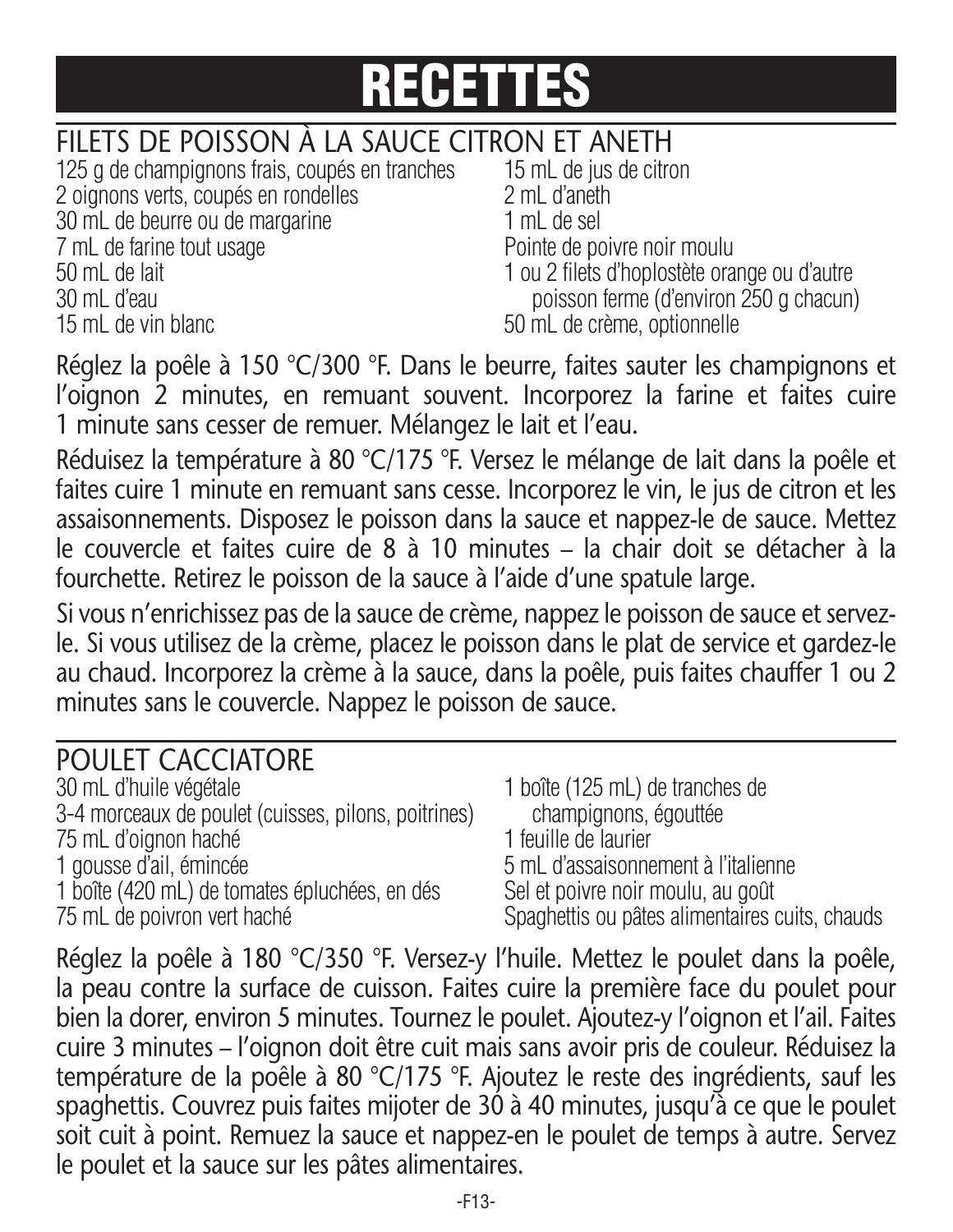#### BŒUF ET BROCOLIS SAUTÉS

250 à 375 g de bifteck de ronde ou de surlonge 2 mL de sucre 1 gousse d'ail, émincée  $\overline{\phantom{0}}$  Sel au goût Trait de gingembre moulu 30 mL d'huile de sésame ou d'arachide 30 mL de sauce de soja, en deux lots de 15 mL 200 mL de fleurons de brocoli 30 mL de xérès sec, en deux lots de 15 mL 1 ou 2 carottes moy., tranchées en biais 125 mL de bouillon de bœuf 1 demi-oignon, coupé en quartiers minces 7 mL d'amidon de maïs Riz cuit, chaud

Coupez le bœuf en tranches très minces (ceci sera plus facile si vous le congelez de 30 à 60 minutes) que vous placerez dans un bol en verre. Ajoutez l'ail, le gingembre, 15 mL de sauce de soja et 15 mL de xérès. Remuez pour enduire. Laissez macérer le bœuf 30 minutes à la température ambiante.

Mélangez la sauce de soja restante, le xérès, le bouillon, l'amidon, le sucre et le sel; réservez. Réglez la poêle à 180 °C/350 °F. Chauffez l'huile 1 minute. Égouttez la viande (jetez la marinade) et mettez-la dans la poêle. Faites-la frire de 7 à 9 minutes afin qu'elle soit à point. Sortez la viande de la poêle et gardez-la au chaud. Placez les légumes dans la poêle, couvrez et faites cuire 3 minutes – ils doivent légèrement croquer sous la dent. Remuez au milieu de la cuisson. Réglez la poêle à 120 °C/250 °F. Mélangez la viande et les légumes, ajoutez le mélange de bouillon et chauffez pour que la sauce épaississe. Servez sur un lit de riz.

#### STEAK AU POIVRE

10 mL de poivre noir en grains ou de grains 15 mL de beurre ou de margarine mélangés de poivre noir, vert et rose 1 oignon vert, coupé en rondelles 1 bifteck sans os de 250 à 375 g (contre-filet, longe) 45 mL de bourbon ou de bouillon de bœuf 45 mL d'eau

Écrasez le poivre dans une poche de plastique, avec un rouleau à pâtisserie ou un marteau à viande. Pressez uniformément le poivre dans les deux faces de la viande. Réglez la poêle à 150 °C/300 °F. Faites cuire le bifteck 7 minutes par face pour misaignant, ou au goût. Retirez-le de la poêle et gardez-le au chaud.

Faites sauter l'oignon dans le beurre pendant 1 minute. Mélangez le bourbon (ou bouillon) et l'eau puis versez sur l'oignon. Faites cuire 2 minutes en remuant sans arrêt – ou jusqu'à ce que la sauce ait légèrement épaissi. Coupez la viande en portions. Remettez-la dans la poêle et nappez-la de sauce. Réchauffez-la 1 minute. À la cuiller, arrosez la viande de sauce lors du service.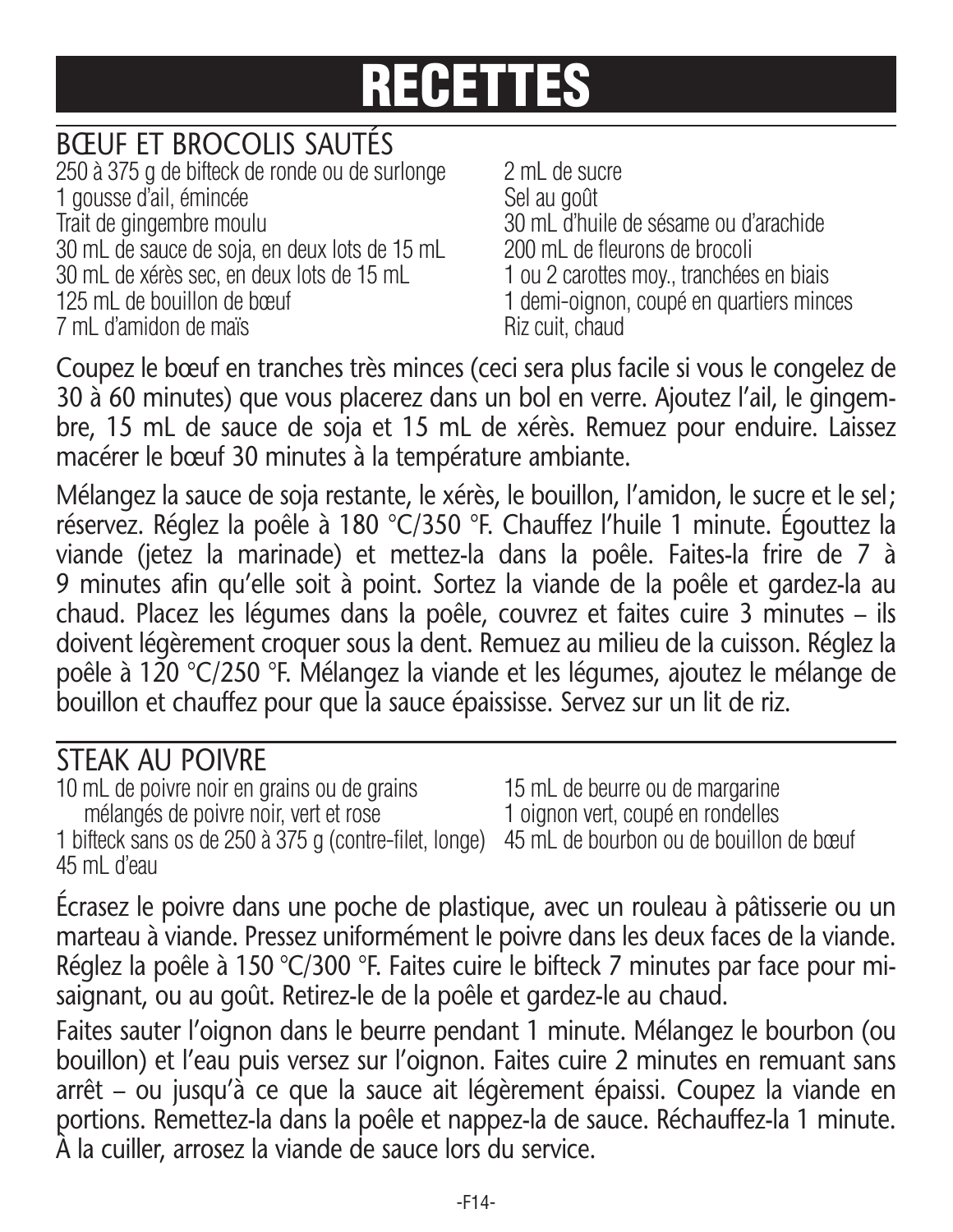### **NOTES**